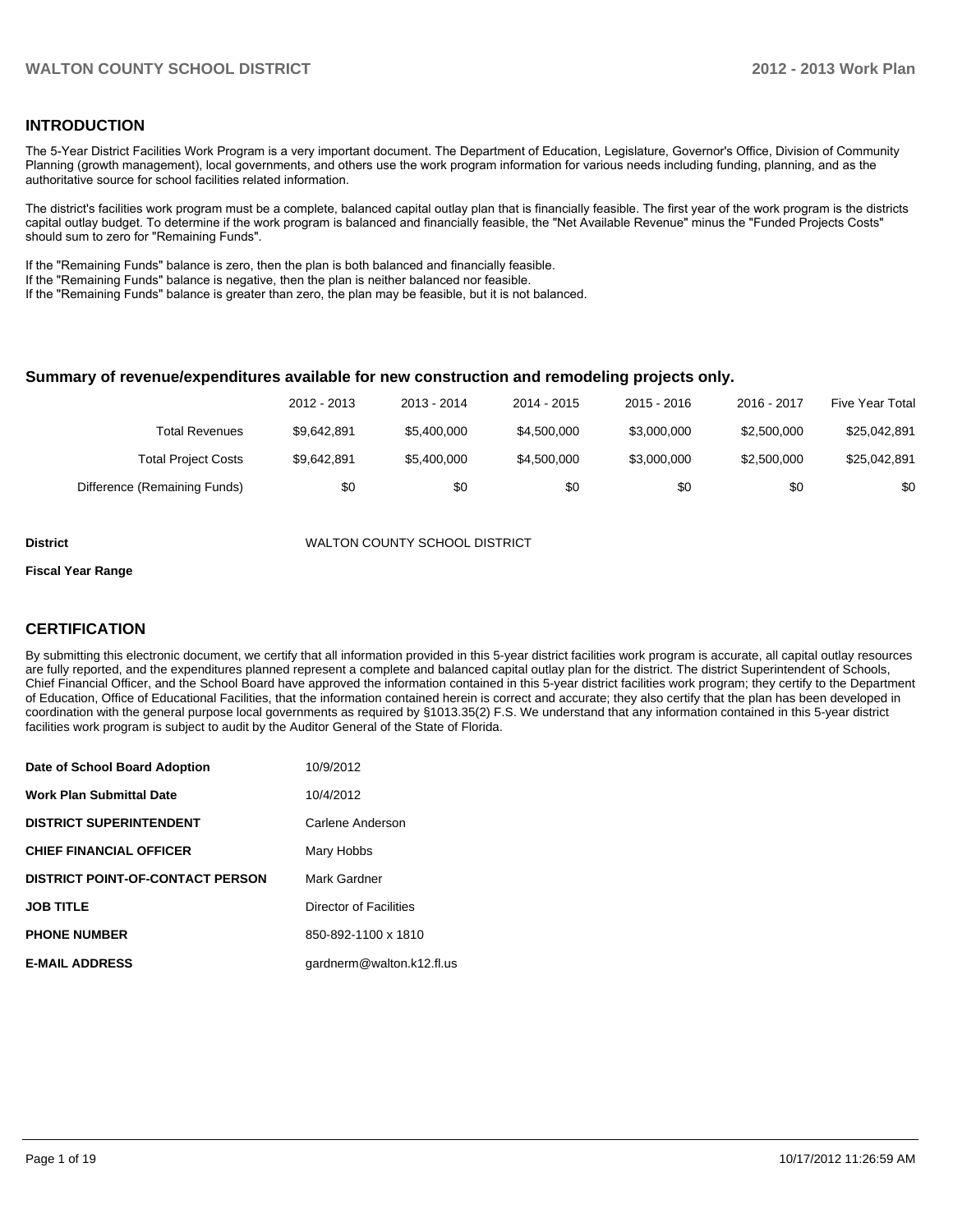# **Expenditures**

#### **Expenditure for Maintenance, Repair and Renovation from 1.50-Mills and PECO**

Annually, prior to the adoption of the district school budget, each school board must prepare a tentative district facilities work program that includes a schedule of major repair and renovation projects necessary to maintain the educational and ancillary facilities of the district.

|                | Item                                                                                                                                                                                                                                                                                                                                                                                                                                                                                           | 2012 - 2013<br><b>Actual Budget</b> | 2013 - 2014<br>Projected | $2014 - 2015$<br>Projected | $2015 - 2016$<br>Projected | $2016 - 2017$<br>Projected | <b>Total</b> |
|----------------|------------------------------------------------------------------------------------------------------------------------------------------------------------------------------------------------------------------------------------------------------------------------------------------------------------------------------------------------------------------------------------------------------------------------------------------------------------------------------------------------|-------------------------------------|--------------------------|----------------------------|----------------------------|----------------------------|--------------|
| <b>HVAC</b>    |                                                                                                                                                                                                                                                                                                                                                                                                                                                                                                | \$100,000                           | \$40,000                 | \$50,000                   | \$50,000                   | \$50,000                   | \$290,000    |
|                | Locations: BAY ELEMENTARY SCHOOL, Emerald Coast Middle School (New), FREEPORT ELEMENTARY, FREEPORT MIDDLE, FREEPORT SENIOR<br>HIGH, MAUDE SAUNDERS ELEMENTARY, MOSSY HEAD SCHOOL, PAXTON SENIOR HIGH, SOUTH WALTON HIGH SCHOOL, TIVOLI<br>ADMINISTRATIVE CENTER, TRANSPORTATION, MAINTENANCE, & WAREHOUSE, VAN R BUTLER ELEMENTARY, WALTON CAREER<br>DEVELOPMENT CENTER, WALTON COUNTY SENIOR (NEW), Walton Institute for Student Education, WALTON MIDDLE, WEST<br><b>DEFUNIAK ELEMENTARY</b> |                                     |                          |                            |                            |                            |              |
| Flooring       |                                                                                                                                                                                                                                                                                                                                                                                                                                                                                                | \$184,218                           | \$30,000                 | \$30,000                   | \$30,000                   | \$30,000                   | \$304,218    |
|                | Locations: BAY ELEMENTARY SCHOOL, Emerald Coast Middle School (New), FREEPORT ELEMENTARY, FREEPORT MIDDLE, FREEPORT SENIOR<br>HIGH, MAUDE SAUNDERS ELEMENTARY, MOSSY HEAD SCHOOL, PAXTON SENIOR HIGH, SOUTH WALTON HIGH SCHOOL, TIVOLI<br>ADMINISTRATIVE CENTER, TRANSPORTATION, MAINTENANCE, & WAREHOUSE, VAN R BUTLER ELEMENTARY, WALTON CAREER<br>DEVELOPMENT CENTER, WALTON COUNTY SENIOR (NEW), Walton Institute for Student Education, WALTON MIDDLE, WEST<br>DEFUNIAK ELEMENTARY        |                                     |                          |                            |                            |                            |              |
| Roofing        |                                                                                                                                                                                                                                                                                                                                                                                                                                                                                                | \$300,083                           | \$50,000                 | \$50,000                   | \$50,000                   | \$50,000                   | \$500,083    |
| Locations:     | BAY ELEMENTARY SCHOOL, Emerald Coast Middle School (New), FREEPORT ELEMENTARY, FREEPORT MIDDLE, FREEPORT SENIOR<br>HIGH, MAUDE SAUNDERS ELEMENTARY, MOSSY HEAD SCHOOL, PAXTON SENIOR HIGH, SOUTH WALTON HIGH SCHOOL, TIVOLI<br>ADMINISTRATIVE CENTER, TRANSPORTATION, MAINTENANCE, & WAREHOUSE, VAN R BUTLER ELEMENTARY, WALTON CAREER<br>DEVELOPMENT CENTER, WALTON COUNTY SENIOR (NEW), Walton Institute for Student Education, WALTON MIDDLE, WEST<br><b>DEFUNIAK ELEMENTARY</b>            |                                     |                          |                            |                            |                            |              |
| Safety to Life |                                                                                                                                                                                                                                                                                                                                                                                                                                                                                                | $\Omega$                            | \$35,000                 | \$35,000                   | \$35,000                   | \$50,000                   | \$155,000    |
| Locations:     | BAY ELEMENTARY SCHOOL, Emerald Coast Middle School (New), FREEPORT ELEMENTARY, FREEPORT MIDDLE, FREEPORT SENIOR<br>HIGH, MAUDE SAUNDERS ELEMENTARY, MOSSY HEAD SCHOOL, PAXTON SENIOR HIGH, SOUTH WALTON HIGH SCHOOL, TIVOLI<br>ADMINISTRATIVE CENTER, TRANSPORTATION, MAINTENANCE, & WAREHOUSE, VAN R BUTLER ELEMENTARY, WALTON CAREER<br>DEVELOPMENT CENTER, WALTON COUNTY SENIOR (NEW), Walton Institute for Student Education, WALTON MIDDLE, WEST<br>DEFUNIAK ELEMENTARY                   |                                     |                          |                            |                            |                            |              |
| Fencing        |                                                                                                                                                                                                                                                                                                                                                                                                                                                                                                | \$85,222                            | \$10,000                 | \$20,000                   | \$50,000                   | \$25,000                   | \$190,222    |
|                | Locations: BAY ELEMENTARY SCHOOL, Emerald Coast Middle School (New), FREEPORT ELEMENTARY, FREEPORT MIDDLE, FREEPORT SENIOR<br>HIGH, MAUDE SAUNDERS ELEMENTARY, MOSSY HEAD SCHOOL, PAXTON SENIOR HIGH, SOUTH WALTON HIGH SCHOOL, TIVOLI<br>ADMINISTRATIVE CENTER, TRANSPORTATION, MAINTENANCE, & WAREHOUSE, VAN R BUTLER ELEMENTARY, WALTON CAREER<br>DEVELOPMENT CENTER, WALTON COUNTY SENIOR (NEW), Walton Institute for Student Education, WALTON MIDDLE, WEST<br><b>DEFUNIAK ELEMENTARY</b> |                                     |                          |                            |                            |                            |              |
| Parking        |                                                                                                                                                                                                                                                                                                                                                                                                                                                                                                | \$0                                 | 30                       | \$0                        | \$0                        | \$50,000                   | \$50,000     |
|                | Locations: BAY ELEMENTARY SCHOOL, Emerald Coast Middle School (New), FREEPORT ELEMENTARY, FREEPORT MIDDLE, FREEPORT SENIOR<br>HIGH, MAUDE SAUNDERS ELEMENTARY, MOSSY HEAD SCHOOL, PAXTON SENIOR HIGH, SOUTH WALTON HIGH SCHOOL, TIVOLI<br>ADMINISTRATIVE CENTER. TRANSPORTATION. MAINTENANCE. & WAREHOUSE. VAN R BUTLER ELEMENTARY. WALTON CAREER<br>DEVELOPMENT CENTER, WALTON COUNTY SENIOR (NEW), Walton Institute for Student Education, WALTON MIDDLE, WEST<br>DEFUNIAK ELEMENTARY        |                                     |                          |                            |                            |                            |              |
| Electrical     |                                                                                                                                                                                                                                                                                                                                                                                                                                                                                                | \$0                                 | \$25,000                 | \$40,000                   | \$40,000                   | \$50,000                   | \$155,000    |
|                | Locations: BAY ELEMENTARY SCHOOL, Emerald Coast Middle School (New), FREEPORT ELEMENTARY, FREEPORT MIDDLE, FREEPORT SENIOR<br>HIGH, MAUDE SAUNDERS ELEMENTARY, MOSSY HEAD SCHOOL, PAXTON SENIOR HIGH, SOUTH WALTON HIGH SCHOOL, TIVOLI<br>ADMINISTRATIVE CENTER, TRANSPORTATION, MAINTENANCE, & WAREHOUSE, VAN R BUTLER ELEMENTARY, WALTON CAREER<br>DEVELOPMENT CENTER, WALTON COUNTY SENIOR (NEW), Walton Institute for Student Education, WALTON MIDDLE, WEST<br><b>DEFUNIAK ELEMENTARY</b> |                                     |                          |                            |                            |                            |              |
| Fire Alarm     |                                                                                                                                                                                                                                                                                                                                                                                                                                                                                                | \$125,540                           | \$75,000                 | \$75,000                   | \$50,000                   | \$50,000                   | \$375,540    |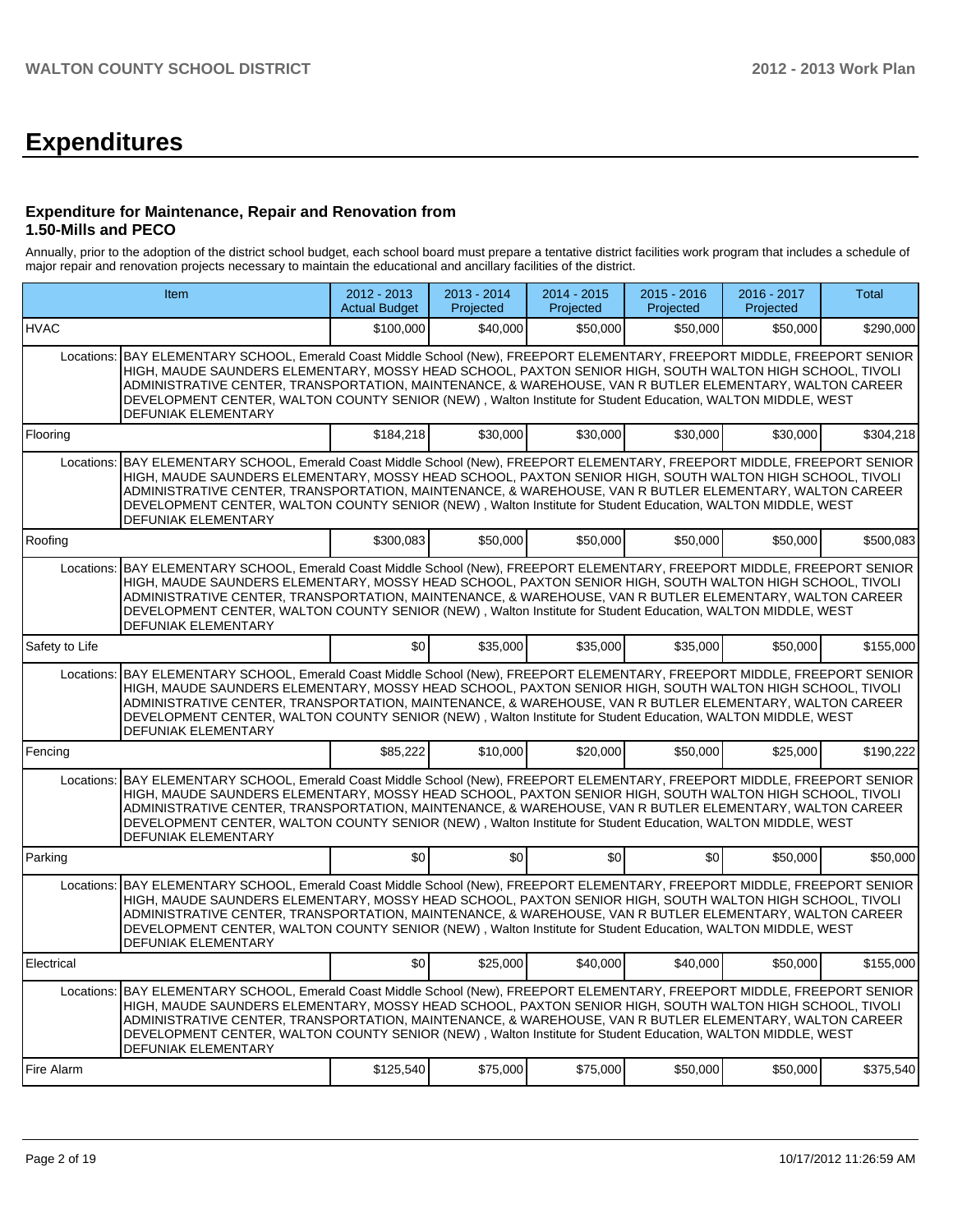|                                  | Locations: BAY ELEMENTARY SCHOOL, Emerald Coast Middle School (New), FREEPORT ELEMENTARY, FREEPORT MIDDLE, FREEPORT SENIOR<br>HIGH, MAUDE SAUNDERS ELEMENTARY, MOSSY HEAD SCHOOL, PAXTON SENIOR HIGH, SOUTH WALTON HIGH SCHOOL, TIVOLI<br>ADMINISTRATIVE CENTER, TRANSPORTATION, MAINTENANCE, & WAREHOUSE, VAN R BUTLER ELEMENTARY, WALTON CAREER<br>DEVELOPMENT CENTER, WALTON COUNTY SENIOR (NEW), Walton Institute for Student Education, WALTON MIDDLE, WEST<br>DEFUNIAK ELEMENTARY        |                  |           |           |           |           |             |  |  |  |  |  |
|----------------------------------|------------------------------------------------------------------------------------------------------------------------------------------------------------------------------------------------------------------------------------------------------------------------------------------------------------------------------------------------------------------------------------------------------------------------------------------------------------------------------------------------|------------------|-----------|-----------|-----------|-----------|-------------|--|--|--|--|--|
| Telephone/Intercom System        |                                                                                                                                                                                                                                                                                                                                                                                                                                                                                                | \$0              | \$0       | \$50,000  | \$0       | \$0       | \$50,000    |  |  |  |  |  |
|                                  | Locations: BAY ELEMENTARY SCHOOL, Emerald Coast Middle School (New), FREEPORT ELEMENTARY, FREEPORT MIDDLE, FREEPORT SENIOR<br>HIGH, MAUDE SAUNDERS ELEMENTARY, MOSSY HEAD SCHOOL, PAXTON SENIOR HIGH, SOUTH WALTON HIGH SCHOOL, TIVOLI<br>ADMINISTRATIVE CENTER, TRANSPORTATION, MAINTENANCE, & WAREHOUSE, VAN R BUTLER ELEMENTARY, WALTON CAREER<br>DEVELOPMENT CENTER, WALTON COUNTY SENIOR (NEW), Walton Institute for Student Education, WALTON MIDDLE, WEST<br><b>DEFUNIAK ELEMENTARY</b> |                  |           |           |           |           |             |  |  |  |  |  |
| <b>Closed Circuit Television</b> |                                                                                                                                                                                                                                                                                                                                                                                                                                                                                                | \$0 <sub>1</sub> | \$15,000  | \$15,000  | \$15,000  | \$25,000  | \$70,000    |  |  |  |  |  |
|                                  | Locations: BAY ELEMENTARY SCHOOL, Emerald Coast Middle School (New), FREEPORT ELEMENTARY, FREEPORT MIDDLE, FREEPORT SENIOR<br>HIGH, MAUDE SAUNDERS ELEMENTARY, MOSSY HEAD SCHOOL, PAXTON SENIOR HIGH, SOUTH WALTON HIGH SCHOOL, TIVOLI<br>ADMINISTRATIVE CENTER, TRANSPORTATION, MAINTENANCE, & WAREHOUSE, VAN R BUTLER ELEMENTARY, WALTON CAREER<br>DEVELOPMENT CENTER, WALTON COUNTY SENIOR (NEW), Walton Institute for Student Education, WALTON MIDDLE, WEST<br><b>DEFUNIAK ELEMENTARY</b> |                  |           |           |           |           |             |  |  |  |  |  |
| Paint                            |                                                                                                                                                                                                                                                                                                                                                                                                                                                                                                | \$0 <sub>1</sub> | \$40,000  | \$40,000  | \$40,000  | \$40,000  | \$160,000   |  |  |  |  |  |
|                                  | Locations: BAY ELEMENTARY SCHOOL, Emerald Coast Middle School (New), FREEPORT ELEMENTARY, FREEPORT MIDDLE, FREEPORT SENIOR<br>HIGH, MAUDE SAUNDERS ELEMENTARY, MOSSY HEAD SCHOOL, PAXTON SENIOR HIGH, SOUTH WALTON HIGH SCHOOL, TIVOLI<br>ADMINISTRATIVE CENTER, TRANSPORTATION, MAINTENANCE, & WAREHOUSE, VAN R BUTLER ELEMENTARY, WALTON CAREER<br>DEVELOPMENT CENTER, WALTON COUNTY SENIOR (NEW), Walton Institute for Student Education, WALTON MIDDLE, WEST<br>DEFUNIAK ELEMENTARY        |                  |           |           |           |           |             |  |  |  |  |  |
| Maintenance/Repair               |                                                                                                                                                                                                                                                                                                                                                                                                                                                                                                | \$872,593        | \$475,000 | \$500,000 | \$500,000 | \$550,000 | \$2,897,593 |  |  |  |  |  |
| Locations:                       | BAY ELEMENTARY SCHOOL, Emerald Coast Middle School (New), FREEPORT ELEMENTARY, FREEPORT MIDDLE, FREEPORT SENIOR<br>HIGH, MAUDE SAUNDERS ELEMENTARY, MOSSY HEAD SCHOOL, PAXTON SENIOR HIGH, SOUTH WALTON HIGH SCHOOL, TIVOLI<br>ADMINISTRATIVE CENTER, TRANSPORTATION, MAINTENANCE, & WAREHOUSE, VAN R BUTLER ELEMENTARY, WALTON CAREER<br>DEVELOPMENT CENTER, WALTON COUNTY SENIOR (NEW), Walton Institute for Student Education, WALTON MIDDLE, WEST<br><b>DEFUNIAK ELEMENTARY</b>            |                  |           |           |           |           |             |  |  |  |  |  |
|                                  | Sub Total:                                                                                                                                                                                                                                                                                                                                                                                                                                                                                     | \$1,667,656      | \$795,000 | \$905,000 | \$860,000 | \$970,000 | \$5,197,656 |  |  |  |  |  |

| IPECO Maintenance Expenditures | \$0         | \$0         | \$202.757   | \$237,675   | \$262.442   | \$702,874   |
|--------------------------------|-------------|-------------|-------------|-------------|-------------|-------------|
| 1.50 Mill Sub Total: I         | \$3,697,586 | \$1,175,000 | \$1.032.243 | \$1,007,325 | \$1,157,558 | \$8,069,712 |

|                                                                                                                                                                                                                                                                                                                                                                                                                                                                                        | Other Items                                                                                                                                                                                                                                                                                                                                                                                                                                                                            | $2012 - 2013$<br><b>Actual Budget</b> | $2013 - 2014$<br>Projected | $2014 - 2015$<br>Projected | $2015 - 2016$<br>Projected | $2016 - 2017$<br>Projected | Total     |  |  |
|----------------------------------------------------------------------------------------------------------------------------------------------------------------------------------------------------------------------------------------------------------------------------------------------------------------------------------------------------------------------------------------------------------------------------------------------------------------------------------------|----------------------------------------------------------------------------------------------------------------------------------------------------------------------------------------------------------------------------------------------------------------------------------------------------------------------------------------------------------------------------------------------------------------------------------------------------------------------------------------|---------------------------------------|----------------------------|----------------------------|----------------------------|----------------------------|-----------|--|--|
| Irrigation/Landscaping                                                                                                                                                                                                                                                                                                                                                                                                                                                                 |                                                                                                                                                                                                                                                                                                                                                                                                                                                                                        | \$101,326                             | \$30,000                   | \$30,000                   | \$30,000                   | \$50,000                   | \$241,326 |  |  |
|                                                                                                                                                                                                                                                                                                                                                                                                                                                                                        | Locations BAY ELEMENTARY SCHOOL, Emerald Coast Middle School (New), FREEPORT ELEMENTARY, FREEPORT MIDDLE, FREEPORT<br>SENIOR HIGH, MAUDE SAUNDERS ELEMENTARY, MOSSY HEAD SCHOOL, PAXTON SENIOR HIGH, SOUTH WALTON HIGH<br>SCHOOL, TIVOLI ADMINISTRATIVE CENTER, TRANSPORTATION, MAINTENANCE, & WAREHOUSE, VAN R BUTLER ELEMENTARY,<br>WALTON CAREER DEVELOPMENT CENTER, WALTON COUNTY SENIOR (NEW), Walton Institute for Student Education, WALTON<br>MIDDLE, WEST DEFUNIAK ELEMENTARY |                                       |                            |                            |                            |                            |           |  |  |
| Covered Walkways                                                                                                                                                                                                                                                                                                                                                                                                                                                                       |                                                                                                                                                                                                                                                                                                                                                                                                                                                                                        | \$75,411                              | \$50,000                   | \$0 <sub>1</sub>           | \$50,000                   | \$50,000                   | \$225,411 |  |  |
| Locations BAY ELEMENTARY SCHOOL, Emerald Coast Middle School (New), FREEPORT ELEMENTARY, FREEPORT MIDDLE, FREEPORT<br>SENIOR HIGH, MAUDE SAUNDERS ELEMENTARY, MOSSY HEAD SCHOOL, PAXTON SENIOR HIGH, SOUTH WALTON HIGH<br>SCHOOL, TIVOLI ADMINISTRATIVE CENTER, TRANSPORTATION, MAINTENANCE, & WAREHOUSE, VAN R BUTLER ELEMENTARY,<br>WALTON CAREER DEVELOPMENT CENTER, WALTON COUNTY SENIOR (NEW), Walton Institute for Student Education, WALTON<br>MIDDLE, WEST DEFUNIAK ELEMENTARY |                                                                                                                                                                                                                                                                                                                                                                                                                                                                                        |                                       |                            |                            |                            |                            |           |  |  |
| <b>Ballfield Improvement</b>                                                                                                                                                                                                                                                                                                                                                                                                                                                           |                                                                                                                                                                                                                                                                                                                                                                                                                                                                                        | \$151,375                             | \$25,000                   | \$25,000                   | \$25,000                   | \$50,000                   | \$276,375 |  |  |
| Locations BAY ELEMENTARY SCHOOL, Emerald Coast Middle School (New), FREEPORT ELEMENTARY, FREEPORT MIDDLE, FREEPORT<br>SENIOR HIGH, MAUDE SAUNDERS ELEMENTARY, MOSSY HEAD SCHOOL, PAXTON SENIOR HIGH, SOUTH WALTON HIGH<br>SCHOOL, VAN R BUTLER ELEMENTARY, WALTON CAREER DEVELOPMENT CENTER, WALTON COUNTY SENIOR (NEW), Walton<br>Institute for Student Education, WALTON MIDDLE, WEST DEFUNIAK ELEMENTARY                                                                            |                                                                                                                                                                                                                                                                                                                                                                                                                                                                                        |                                       |                            |                            |                            |                            |           |  |  |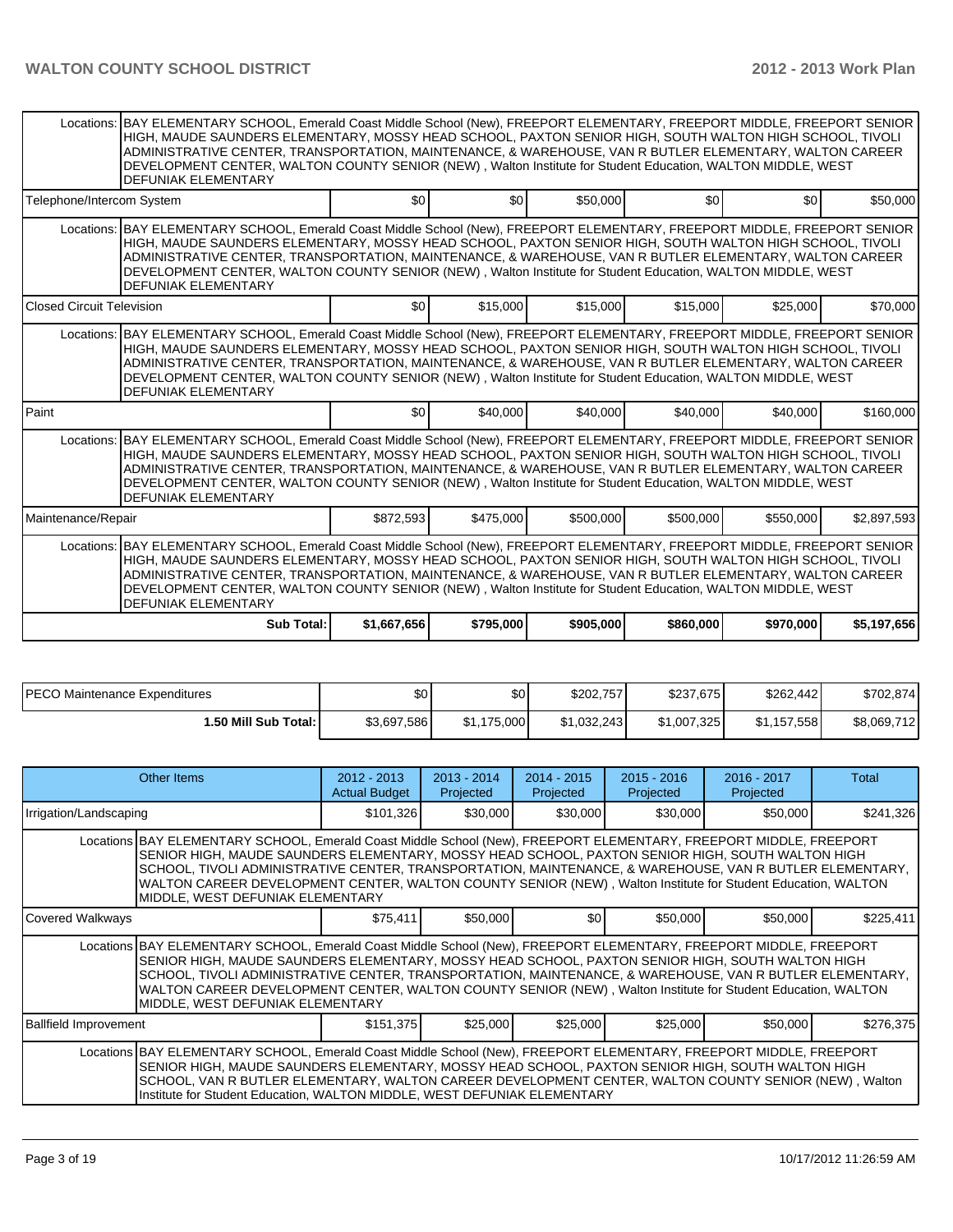| Storage Buildings              |                                                                                                                                                                                                                                                                                                                                                                                                                                                                                        | \$95,916    | \$0         | \$0         | \$0 <sub>1</sub> | \$0         | \$95,916    |
|--------------------------------|----------------------------------------------------------------------------------------------------------------------------------------------------------------------------------------------------------------------------------------------------------------------------------------------------------------------------------------------------------------------------------------------------------------------------------------------------------------------------------------|-------------|-------------|-------------|------------------|-------------|-------------|
|                                | Locations BAY ELEMENTARY SCHOOL, Emerald Coast Middle School (New), FREEPORT ELEMENTARY, FREEPORT MIDDLE, FREEPORT<br>SENIOR HIGH, MAUDE SAUNDERS ELEMENTARY, MOSSY HEAD SCHOOL, PAXTON SENIOR HIGH, SOUTH WALTON HIGH<br>SCHOOL, TIVOLI ADMINISTRATIVE CENTER, TRANSPORTATION, MAINTENANCE, & WAREHOUSE, VAN R BUTLER ELEMENTARY,<br>WALTON CAREER DEVELOPMENT CENTER, WALTON COUNTY SENIOR (NEW), Walton Institute for Student Education, WALTON<br>MIDDLE, WEST DEFUNIAK ELEMENTARY |             |             |             |                  |             |             |
| <b>Technology Maintenance</b>  |                                                                                                                                                                                                                                                                                                                                                                                                                                                                                        | \$115,000   | \$125,000   | \$125,000   | \$130,000        | \$150,000   | \$645,000   |
|                                | Locations BAY ELEMENTARY SCHOOL, FREEPORT ELEMENTARY, FREEPORT MIDDLE, FREEPORT SENIOR HIGH, MAUDE SAUNDERS<br>ELEMENTARY, MOSSY HEAD SCHOOL, PAXTON SENIOR HIGH, SOUTH WALTON HIGH SCHOOL, TIVOLI ADMINISTRATIVE<br>CENTER, TRANSPORTATION, MAINTENANCE, & WAREHOUSE, VAN R BUTLER ELEMENTARY, WALTON CAREER DEVELOPMENT<br>CENTER, Walton Institute for Student Education, WALTON MIDDLE, WEST DEFUNIAK ELEMENTARY                                                                   |             |             |             |                  |             |             |
| <b>Energy Conservation</b>     |                                                                                                                                                                                                                                                                                                                                                                                                                                                                                        | \$299,380   | \$50,000    | \$50,000    | \$50,000         | \$50,000    | \$499.380   |
|                                | Locations BAY ELEMENTARY SCHOOL, Emerald Coast Middle School (New), FREEPORT ELEMENTARY, FREEPORT MIDDLE, FREEPORT<br>SENIOR HIGH, MAUDE SAUNDERS ELEMENTARY, MOSSY HEAD SCHOOL, PAXTON SENIOR HIGH, SOUTH WALTON HIGH<br>SCHOOL, TIVOLI ADMINISTRATIVE CENTER, TRANSPORTATION, MAINTENANCE, & WAREHOUSE, VAN R BUTLER ELEMENTARY,<br>WALTON CAREER DEVELOPMENT CENTER, WALTON COUNTY SENIOR (NEW), Walton Institute for Student Education, WALTON<br>MIDDLE, WEST DEFUNIAK ELEMENTARY |             |             |             |                  |             |             |
| <b>ADA</b>                     |                                                                                                                                                                                                                                                                                                                                                                                                                                                                                        | \$161,424   | \$50,000    | \$50,000    | \$50,000         | \$50,000    | \$361,424   |
|                                | Locations BAY ELEMENTARY SCHOOL, Emerald Coast Middle School (New), FREEPORT ELEMENTARY, FREEPORT MIDDLE, FREEPORT<br>SENIOR HIGH, MAUDE SAUNDERS ELEMENTARY, MOSSY HEAD SCHOOL, PAXTON SENIOR HIGH, SOUTH WALTON HIGH<br>SCHOOL, TIVOLI ADMINISTRATIVE CENTER, TRANSPORTATION, MAINTENANCE, & WAREHOUSE, VAN R BUTLER ELEMENTARY,<br>WALTON CAREER DEVELOPMENT CENTER, WALTON COUNTY SENIOR (NEW), Walton Institute for Student Education, WALTON<br>MIDDLE, WEST DEFUNIAK ELEMENTARY |             |             |             |                  |             |             |
| Paving                         |                                                                                                                                                                                                                                                                                                                                                                                                                                                                                        | \$208,664   | \$50,000    | \$50,000    | \$50,000         | \$50,000    | \$408,664   |
|                                | Locations BAY ELEMENTARY SCHOOL, Emerald Coast Middle School (New), FREEPORT ELEMENTARY, FREEPORT MIDDLE, FREEPORT<br>SENIOR HIGH, MAUDE SAUNDERS ELEMENTARY, MOSSY HEAD SCHOOL, PAXTON SENIOR HIGH, SOUTH WALTON HIGH<br>SCHOOL, TIVOLI ADMINISTRATIVE CENTER, TRANSPORTATION, MAINTENANCE, & WAREHOUSE, VAN R BUTLER ELEMENTARY,<br>WALTON CAREER DEVELOPMENT CENTER, WALTON COUNTY SENIOR (NEW), Walton Institute for Student Education, WALTON<br>MIDDLE, WEST DEFUNIAK ELEMENTARY |             |             |             |                  |             |             |
| Site Drainage Improvements     |                                                                                                                                                                                                                                                                                                                                                                                                                                                                                        | \$139,554   | \$0         | \$0         | \$0              | \$0         | \$139,554   |
|                                | Locations BAY ELEMENTARY SCHOOL, Emerald Coast Middle School (New), FREEPORT ELEMENTARY, FREEPORT MIDDLE, FREEPORT<br>SENIOR HIGH, MAUDE SAUNDERS ELEMENTARY, MOSSY HEAD SCHOOL, PAXTON SENIOR HIGH, SOUTH WALTON HIGH<br>SCHOOL, TIVOLI ADMINISTRATIVE CENTER, TRANSPORTATION, MAINTENANCE, & WAREHOUSE, VAN R BUTLER ELEMENTARY,<br>WALTON CAREER DEVELOPMENT CENTER, WALTON COUNTY SENIOR (NEW), Walton Institute for Student Education, WALTON<br>MIDDLE, WEST DEFUNIAK ELEMENTARY |             |             |             |                  |             |             |
| <b>FHS SWHS Bleachers</b>      |                                                                                                                                                                                                                                                                                                                                                                                                                                                                                        | \$18,043    | \$0         | \$0         | \$0              | \$0         | \$18,043    |
|                                | Locations FREEPORT SENIOR HIGH, SOUTH WALTON HIGH SCHOOL                                                                                                                                                                                                                                                                                                                                                                                                                               |             |             |             |                  |             |             |
| <b>FES Boiler Generator</b>    |                                                                                                                                                                                                                                                                                                                                                                                                                                                                                        | \$1,837     | \$0         | \$0         | \$0              | \$0         | \$1,837     |
|                                | Locations FREEPORT ELEMENTARY                                                                                                                                                                                                                                                                                                                                                                                                                                                          |             |             |             |                  |             |             |
| FES Sound AV System            |                                                                                                                                                                                                                                                                                                                                                                                                                                                                                        | \$62,000    | \$0         | \$0         | \$0              | \$0         | \$62,000    |
|                                | Locations FREEPORT ELEMENTARY                                                                                                                                                                                                                                                                                                                                                                                                                                                          |             |             |             |                  |             |             |
| <b>Bay Window Replacement</b>  |                                                                                                                                                                                                                                                                                                                                                                                                                                                                                        | \$350,000   | \$0         | \$0         | \$0              | \$0         | \$350,000   |
|                                | Locations BAY ELEMENTARY SCHOOL                                                                                                                                                                                                                                                                                                                                                                                                                                                        |             |             |             |                  |             |             |
| Paxton Site Drainage and Track |                                                                                                                                                                                                                                                                                                                                                                                                                                                                                        | \$250,000   | \$0         | \$0         | \$0              | \$0         | \$250,000   |
|                                | Locations PAXTON SENIOR HIGH                                                                                                                                                                                                                                                                                                                                                                                                                                                           |             |             |             |                  |             |             |
|                                | Total:                                                                                                                                                                                                                                                                                                                                                                                                                                                                                 | \$3,697,586 | \$1,175,000 | \$1,235,000 | \$1,245,000      | \$1,420,000 | \$8,772,586 |

## **Local 1.50 Mill Expenditure For Maintenance, Repair and Renovation**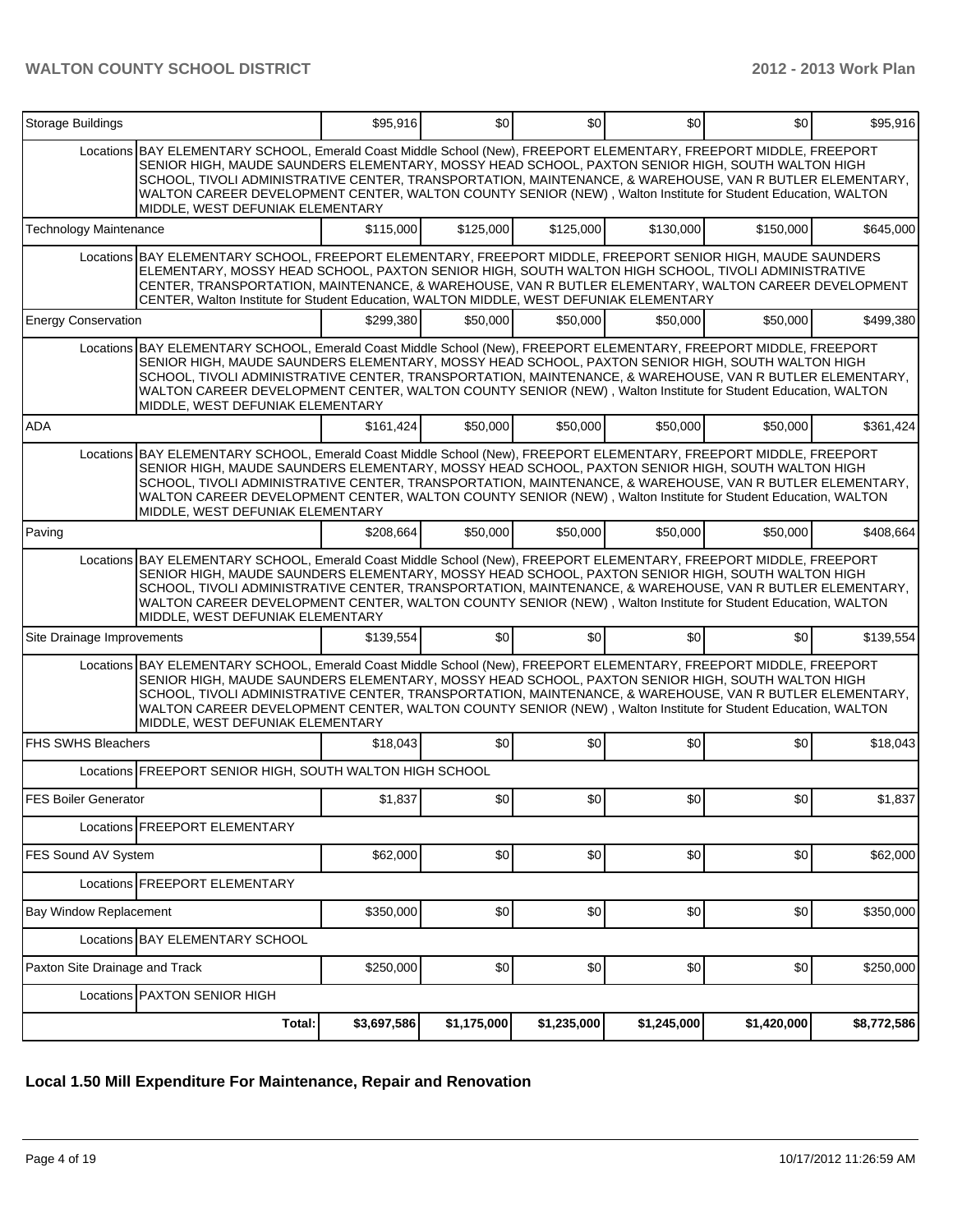Anticipated expenditures expected from local funding sources over the years covered by the current work plan.

| Item                                                         | 2012 - 2013<br><b>Actual Budget</b> | 2013 - 2014<br>Projected | 2014 - 2015<br>Projected | $2015 - 2016$<br>Projected | 2016 - 2017<br>Projected | <b>Total</b> |
|--------------------------------------------------------------|-------------------------------------|--------------------------|--------------------------|----------------------------|--------------------------|--------------|
| Remaining Maint and Repair from 1.5 Mills                    | \$3,697,586                         | \$1,175,000              | \$1,032,243              | \$1,007,325                | \$1,157,558              | \$8,069,712  |
| Maintenance/Repair Salaries                                  | \$1,195,000                         | \$1,300,000              | \$1,300,000              | \$1,350,000                | \$1,350,000              | \$6,495,000  |
| <b>School Bus Purchases</b>                                  | \$800,000                           | \$700,000                | \$700,000                | \$800,000                  | \$800,000                | \$3,800,000  |
| Other Vehicle Purchases                                      | \$121,721                           | \$75,000                 | \$75,000                 | \$75,000                   | \$75,000                 | \$421,721    |
| Capital Outlay Equipment                                     | \$1,047,780                         | \$400,000                | \$420,000                | \$450,000                  | \$500,000                | \$2,817,780  |
| Rent/Lease Payments                                          | \$150,000                           | \$160,000                | \$160,000                | \$160,000                  | \$165,000                | \$795,000    |
| <b>COP Debt Service</b>                                      | \$3,200,000                         | \$3,200,000              | \$3,200,000              | \$3,200,000                | \$3,200,000              | \$16,000,000 |
| Rent/Lease Relocatables                                      | \$108,214                           | \$75,000                 | \$80,000                 | \$80,000                   | \$85,000                 | \$428,214    |
| <b>Environmental Problems</b>                                | \$0                                 | \$50,000                 | \$50,000                 | \$50,000                   | \$50,000                 | \$200,000    |
| s.1011.14 Debt Service                                       | \$0                                 | \$290,000                | \$285,000                | \$13,968                   | \$250,000                | \$838,968    |
| <b>Special Facilities Construction Account</b>               | \$0                                 | \$0                      | \$0                      | \$0                        | \$0                      | \$0          |
| Premiums for Property Casualty Insurance - 1011.71<br>(4a,b) | \$700,000                           | \$700,000                | \$700,000                | \$700,000                  | \$750,000                | \$3,550,000  |
| Qualified School Construction Bonds (QSCB)                   | \$0                                 | \$0                      | \$0                      | \$0                        | \$0                      | \$0          |
| Qualified Zone Academy Bonds (QZAB)                          | \$0                                 | \$0                      | \$0                      | \$0                        | \$0                      | \$0          |
| VR Butler Cut-Through Road                                   | \$250,000                           | \$0                      | \$0                      | \$0                        | \$0                      | \$250,000    |
| <b>Local Expenditure Totals:</b>                             | \$11,270,301                        | \$8,125,000              | \$8,002,243              | \$7,886,293                | \$8,382,558              | \$43,666,395 |
| n                                                            |                                     |                          |                          |                            |                          |              |

# **Revenue**

#### **1.50 Mill Revenue Source**

Schedule of Estimated Capital Outlay Revenue from each currently approved source which is estimated to be available for expenditures on the projects included in the tentative district facilities work program. All amounts are NET after considering carryover balances, interest earned, new COP's, 1011.14 and 1011.15 loans, etc. Districts cannot use 1.5-Mill funds for salaries except for those explicitly associated with maintenance/repair projects. (1011.71 (5), F.S.)

| Item                                                                              | Fund | $2012 - 2013$<br><b>Actual Value</b> | $2013 - 2014$<br>Projected | $2014 - 2015$<br>Projected | $2015 - 2016$<br>Projected | $2016 - 2017$<br>Projected | Total            |
|-----------------------------------------------------------------------------------|------|--------------------------------------|----------------------------|----------------------------|----------------------------|----------------------------|------------------|
| (1) Non-exempt property<br>assessed valuation                                     |      | \$11,248,408,398                     | \$11,304,650,440           | \$11,361,173,692           | \$11,417,979,560           | \$11,475,069,458           | \$56,807,281,548 |
| (2) The Millege projected for<br>discretionary capital outlay per<br>ls.1011.71   |      | 0.90                                 | 0.90                       | 0.90                       | 0.90                       | 0.90                       |                  |
| (3) Full value of the 1.50-Mill<br>discretionary capital outlay per<br>ls.1011.71 |      | \$18,897,326                         | \$18,991,813               | \$19,086,772               | \$19,182,206               | \$19,278,117               | \$95,436,234     |
| (4) Value of the portion of the 1.50<br>-Mill ACTUALLY levied                     | 370  | \$9,718,625                          | \$9,767,218                | \$9.816.054                | \$9,865,134                | \$9.914.460                | \$49.081.491     |
| $(5)$ Difference of lines $(3)$ and $(4)$                                         |      | \$9,178,701                          | \$9,224,595                | \$9,270,718                | \$9,317,072                | \$9,363,657                | \$46,354,743     |

### **PECO Revenue Source**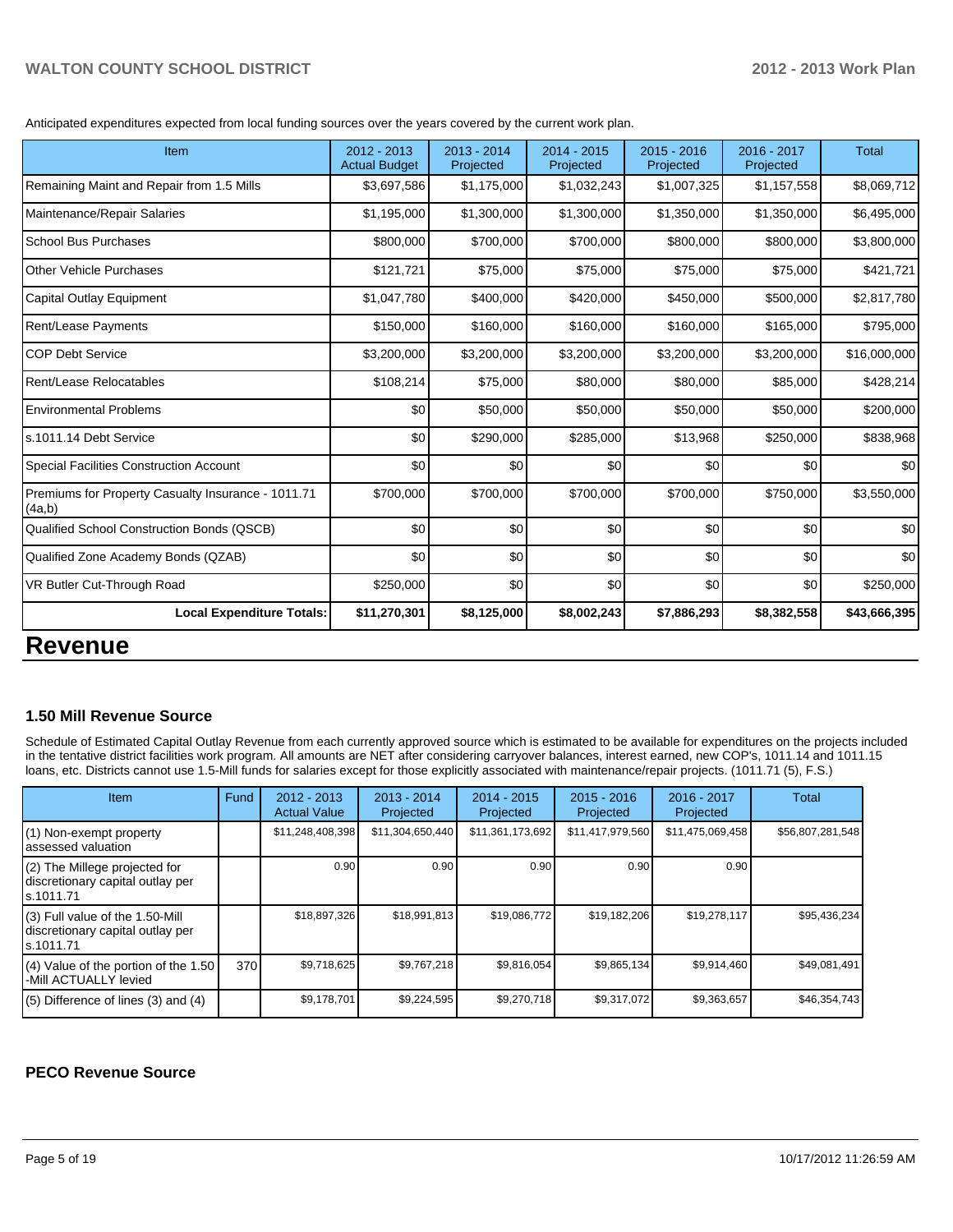The figure in the row designated "PECO Maintenance" will be subtracted from funds available for new construction because PECO maintenance dollars cannot be used for new construction.

| <b>Item</b>                   | Fund | $2012 - 2013$<br><b>Actual Budget</b> | $2013 - 2014$<br>Projected | 2014 - 2015<br><b>Projected</b> | $2015 - 2016$<br>Projected | $2016 - 2017$<br>Projected | Total       |
|-------------------------------|------|---------------------------------------|----------------------------|---------------------------------|----------------------------|----------------------------|-------------|
| PECO New Construction         | 340  | \$0                                   | \$0                        | \$263,215                       | \$89.178                   | \$0                        | \$352,393   |
| PECO Maintenance Expenditures |      | \$0                                   | \$0                        | \$202,757                       | \$237,675                  | \$262,442                  | \$702,874   |
|                               |      | \$0                                   | \$0                        | \$465.972                       | \$326.853                  | \$262,442                  | \$1,055,267 |

#### **CO & DS Revenue Source**

Revenue from Capital Outlay and Debt Service funds.

| Item                                               | Fund | $2012 - 2013$<br><b>Actual Budget</b> | $2013 - 2014$<br>Projected | $2014 - 2015$<br>Projected | $2015 - 2016$<br>Projected | $2016 - 2017$<br>Projected | Total     |
|----------------------------------------------------|------|---------------------------------------|----------------------------|----------------------------|----------------------------|----------------------------|-----------|
| ICO & DS Cash Flow-through<br><b>I</b> Distributed | 360  | \$97.102                              | \$97.102                   | \$97.102                   | \$97.102                   | \$97,102                   | \$485.510 |
| ICO & DS Interest on<br>Undistributed CO           | 360  | \$2,687                               | \$2.687                    | \$2,687                    | \$2.687                    | \$2,687                    | \$13,435  |
|                                                    |      | \$99,789                              | \$99,789                   | \$99,789                   | \$99,789                   | \$99,789                   | \$498,945 |

#### **Fair Share Revenue Source**

All legally binding commitments for proportionate fair-share mitigation for impacts on public school facilities must be included in the 5-year district work program.

Nothing reported for this section.

### **Sales Surtax Referendum**

Specific information about any referendum for a 1-cent or ½-cent surtax referendum during the previous year.

**Did the school district hold a surtax referendum during the past fiscal year 2011 - 2012?**

#### No

#### **Additional Revenue Source**

Any additional revenue sources

| <b>Item</b>                                                                                             | $2012 - 2013$<br><b>Actual Value</b> | $2013 - 2014$<br>Projected | $2014 - 2015$<br>Projected | $2015 - 2016$<br>Projected | $2016 - 2017$<br>Projected | Total       |
|---------------------------------------------------------------------------------------------------------|--------------------------------------|----------------------------|----------------------------|----------------------------|----------------------------|-------------|
| IProceeds from a s.1011.14/15 F.S. Loans I                                                              | \$0 <sub>1</sub>                     | \$3,607,993                | \$2,223,185                | \$732,192                  | \$868,309                  | \$7,431,679 |
| District Bonds - Voted local bond<br>referendum proceeds per s.9, Art VII<br><b>IState Constitution</b> | \$0                                  | \$0                        | \$0                        | \$0 <sub>0</sub>           | \$0                        | \$0         |
| Proceeds from Special Act Bonds                                                                         | ا S0                                 | \$0 <sub>1</sub>           | \$0                        | \$0                        | \$0                        | \$0         |
| <b>IEstimated Revenue from CO &amp; DS Bond</b><br><b>I</b> Sale                                        | \$0                                  | \$0                        | \$0                        | \$0                        | \$0                        | \$0         |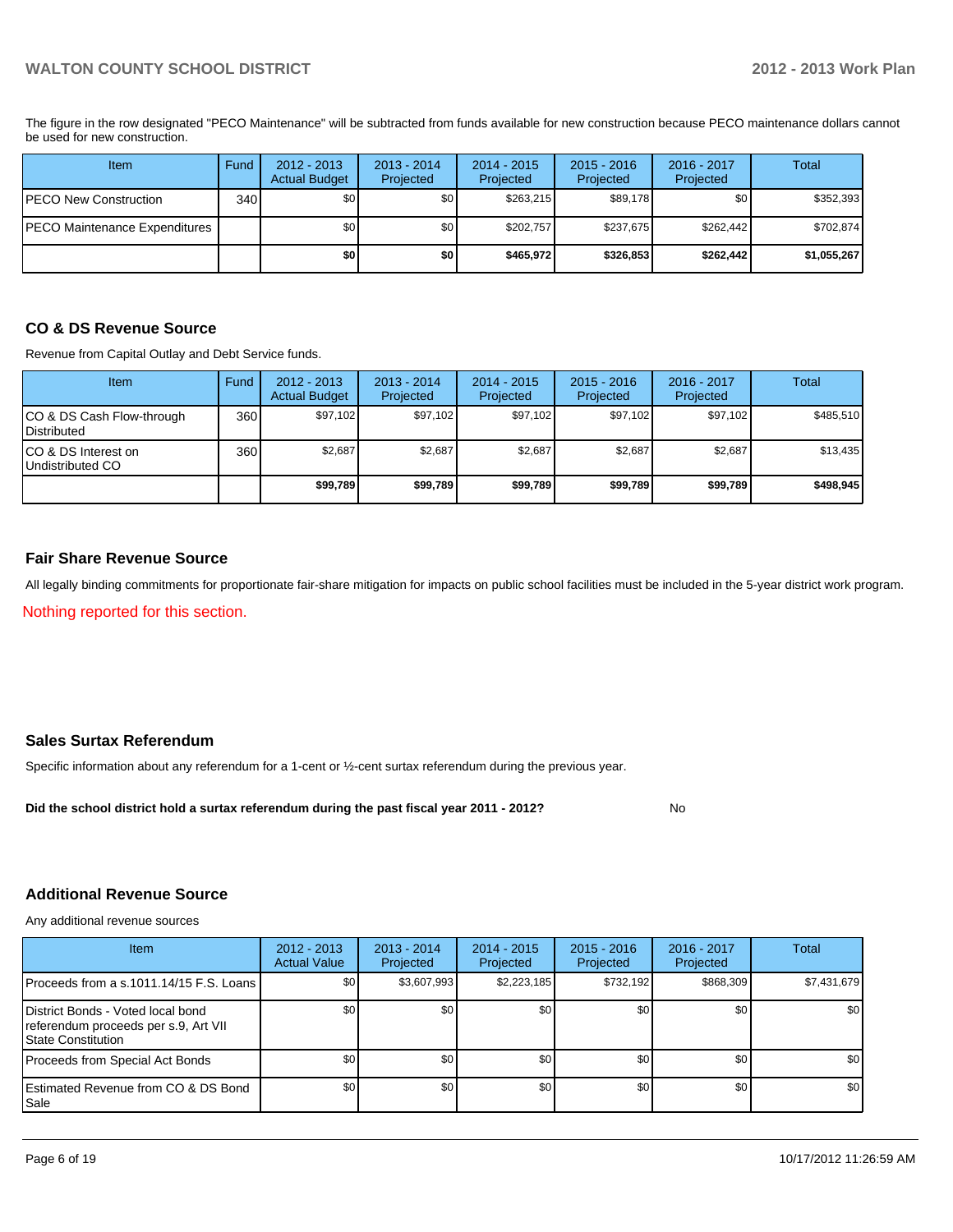| Proceeds from Voted Capital<br>Improvements millage                                                                       | \$0          | \$0         | \$0         | \$0       | \$0       | \$0          |
|---------------------------------------------------------------------------------------------------------------------------|--------------|-------------|-------------|-----------|-----------|--------------|
| Other Revenue for Other Capital Projects                                                                                  | \$0          | \$0         | \$0         | \$0       | \$0       | \$0          |
| Proceeds from 1/2 cent sales surtax<br>authorized by school board                                                         | \$0          | \$0         | \$0         | \$0       | \$0       | \$0          |
| Proceeds from local governmental<br>infrastructure sales surtax                                                           | \$0          | \$0         | \$0         | \$0       | \$0       | \$0          |
| Proceeds from Certificates of<br>Participation (COP's) Sale                                                               | \$0          | \$0         | \$0         | \$0       | \$0       | \$0          |
| Classrooms First Bond proceeds amount<br>authorized in FY 1997-98                                                         | \$0          | \$0         | \$0         | \$0       | \$0       | \$0          |
| <b>Classrooms for Kids</b>                                                                                                | \$0          | \$0         | \$0         | \$0       | \$0       | \$0          |
| <b>District Equity Recognition</b>                                                                                        | \$0          | \$0         | \$0         | \$0       | \$0       | \$0          |
| <b>Federal Grants</b>                                                                                                     | \$0          | \$0         | \$0         | \$0       | \$0       | \$0          |
| Proportionate share mitigation (actual<br>cash revenue only, not in kind donations)                                       | \$0          | \$0         | \$0         | \$0       | \$0       | \$0          |
| Impact fees received                                                                                                      | \$0          | \$0         | \$0         | \$0       | \$0       | \$0          |
| Private donations                                                                                                         | \$0          | \$0         | \$0         | \$0       | \$0       | \$0          |
| Grants from local governments or not-for-<br>profit organizations                                                         | \$0          | \$0         | \$0         | \$0       | \$0       | \$0          |
| Interest, Including Profit On Investment                                                                                  | \$50,000     | \$50,000    | \$100,000   | \$100,000 | \$0       | \$300,000    |
| Revenue from Bonds pledging proceeds<br>from 1 cent or 1/2 cent Sales Surtax                                              | \$0          | \$0         | \$0         | \$0       | \$0       | \$0          |
| <b>Total Fund Balance Carried Forward</b>                                                                                 | \$11,044,778 | \$0         | \$0         | \$0       | \$0       | \$11,044,778 |
| General Capital Outlay Obligated Fund<br><b>Balance Carried Forward From Total</b><br><b>Fund Balance Carried Forward</b> | \$0          | \$0         | \$0         | \$0       | \$0       | \$0          |
| Special Facilities Construction Account                                                                                   | \$0          | \$0         | \$0         | \$0       | \$0       | \$0          |
| One Cent - 1/2 Cent Sales Surtax Debt<br>Service From Total Fund Balance Carried<br>Forward                               | \$0          | \$0         | \$0         | \$0       | \$0       | \$0          |
| Capital Outlay Projects Funds Balance<br>Carried Forward From Total Fund<br><b>Balance Carried Forward</b>                | \$0          | \$0         | \$0         | \$0       | \$0       | \$0          |
| <b>Subtotal</b>                                                                                                           | \$11,094,778 | \$3,657,993 | \$2,323,185 | \$832,192 | \$868,309 | \$18,776,457 |

# **Total Revenue Summary**

| <b>Item Name</b>                                           | 2012 - 2013<br><b>Budget</b> | $2013 - 2014$<br>Projected | $2014 - 2015$<br>Projected | $2015 - 2016$<br>Projected | 2016 - 2017<br>Projected | <b>Five Year Total</b> |
|------------------------------------------------------------|------------------------------|----------------------------|----------------------------|----------------------------|--------------------------|------------------------|
| Local 1.5 Mill Discretionary Capital Outlay<br>Revenue     | \$9,718,625                  | \$9,767,218                | \$9,816,054                | \$9,865,134                | \$9,914,460              | \$49,081,491           |
| PECO and 1.5 Mill Maint and Other 1.5<br>Mill Expenditures | $(\$11,270,301)$             | (\$8,125,000)              | (\$8,002,243)              | (S7, 886, 293)             | (\$8,382,558)            | $(\$43,666,395)$       |
| <b>PECO Maintenance Revenue</b>                            | \$0                          | \$0                        | \$202.757                  | \$237,675                  | \$262,442                | \$702,874              |
| <b>Available 1.50 Mill for New</b><br><b>Construction</b>  | (\$1,551,676)                | \$1,642,218                | \$1,813,811                | \$1,978,841                | \$1,531,902              | \$5,415,096            |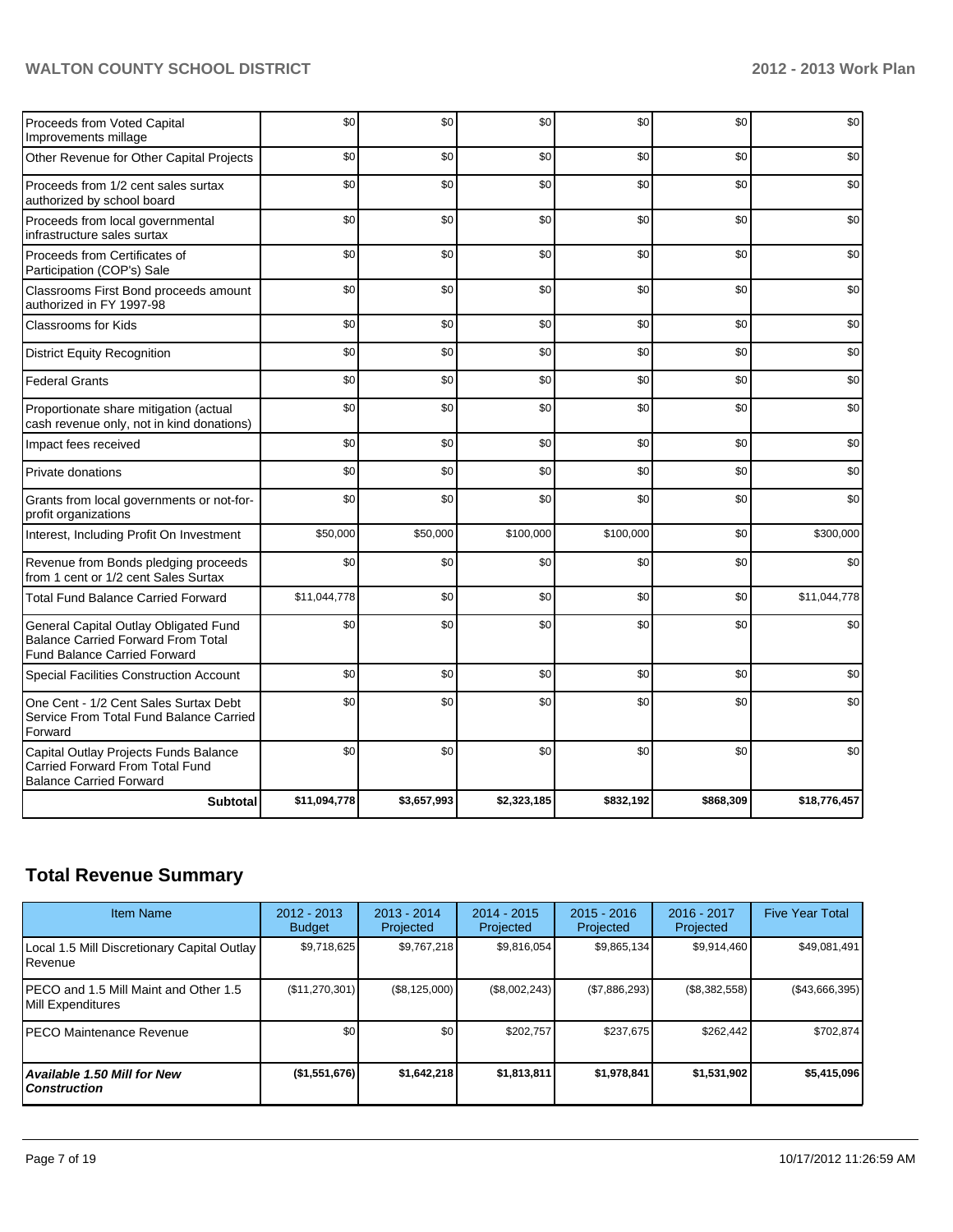| <b>Item Name</b>                     | 2012 - 2013<br><b>Budget</b> | $2013 - 2014$<br>Projected | $2014 - 2015$<br>Projected | $2015 - 2016$<br>Projected | 2016 - 2017<br>Projected | <b>Five Year Total</b> |
|--------------------------------------|------------------------------|----------------------------|----------------------------|----------------------------|--------------------------|------------------------|
| CO & DS Revenue                      | \$99,789                     | \$99,789                   | \$99,789                   | \$99,789                   | \$99,789                 | \$498,945              |
| <b>PECO New Construction Revenue</b> | \$0                          | \$0                        | \$263.215                  | \$89,178                   | \$0                      | \$352,393              |
| Other/Additional Revenue             | \$11,094,778                 | \$3,657,993                | \$2,323,185                | \$832,192                  | \$868,309                | \$18,776,457           |
| <b>Total Additional Revenuel</b>     | \$11,194,567                 | \$3,757,782                | \$2,686,189                | \$1,021,159                | \$968,098                | \$19,627,795           |
| <b>Total Available Revenue</b>       | \$9,642,891                  | \$5,400,000                | \$4,500,000                | \$3,000,000                | \$2,500,000              | \$25,042,891           |

# **Project Schedules**

## **Capacity Project Schedules**

A schedule of capital outlay projects necessary to ensure the availability of satisfactory classrooms for the projected student enrollment in K-12 programs.

| <b>Project Description</b>                        | Location                  |                          | 2012 - 2013 | 2013 - 2014    | 2014 - 2015 | 2015 - 2016 | 2016 - 2017 | <b>Total</b>    | Funded |
|---------------------------------------------------|---------------------------|--------------------------|-------------|----------------|-------------|-------------|-------------|-----------------|--------|
| <b>Freeport Elementary</b><br>Classroom Wing      | Location not<br>specified | Planned<br>Cost:         | \$0         | \$0            | \$1,000,000 | \$0         | \$0         | \$1,000,000 Yes |        |
|                                                   | <b>Student Stations:</b>  |                          | $\mathbf 0$ | $\overline{0}$ | 72          | $\Omega$    | 0           | 72              |        |
|                                                   |                           | <b>Total Classrooms:</b> | $\mathbf 0$ | $\Omega$       | 4           | $\Omega$    | 0           |                 |        |
|                                                   |                           | Gross Sq Ft:             | 0           | $\Omega$       | 5,000       | $\Omega$    | $\Omega$    | 5,000           |        |
| South Walton High<br>Classroom Wing               | Location not<br>specified | Planned<br>Cost:         | \$0         | \$1,500,000    | \$0         | \$0         | \$0         | \$1,500,000 Yes |        |
|                                                   | <b>Student Stations:</b>  |                          | 0           | 150            | $\mathbf 0$ | $\mathbf 0$ | 0           | 150             |        |
|                                                   | <b>Total Classrooms:</b>  |                          | 0           | 6              | $\mathbf 0$ | 0           | $\Omega$    | 6               |        |
|                                                   | Gross Sq Ft:              |                          | $\mathbf 0$ | 7,500          | $\mathbf 0$ | $\mathbf 0$ | 0           | 7,500           |        |
| <b>Bay Elementary</b><br>School Classroom<br>Wing | Location not<br>specified | Planned<br>Cost:         | \$0         | \$0            | \$1,000,000 | \$0         | \$0         | \$1,000,000 Yes |        |
|                                                   |                           | <b>Student Stations:</b> | $\mathbf 0$ | $\Omega$       | 72          | $\mathbf 0$ | 0           | 72              |        |
|                                                   |                           | <b>Total Classrooms:</b> | 0           | $\Omega$       | 4           | $\Omega$    | $\Omega$    |                 |        |
|                                                   |                           | Gross Sq Ft:             | $\mathbf 0$ | $\Omega$       | 5,000       | $\Omega$    | 0           | 5,000           |        |
| Maude Saunders<br>Elementary<br>Classroom Wing    | Location not<br>specified | Planned<br>Cost:         | \$0         | \$0            | \$0         | \$1,000,000 | \$0         | \$1,000,000 Yes |        |
|                                                   |                           | <b>Student Stations:</b> | $\mathbf 0$ | $\Omega$       | $\mathbf 0$ | 76          | 0           | 76              |        |
|                                                   |                           | <b>Total Classrooms:</b> | $\mathbf 0$ | $\Omega$       | $\mathbf 0$ | 4           | $\Omega$    | 4               |        |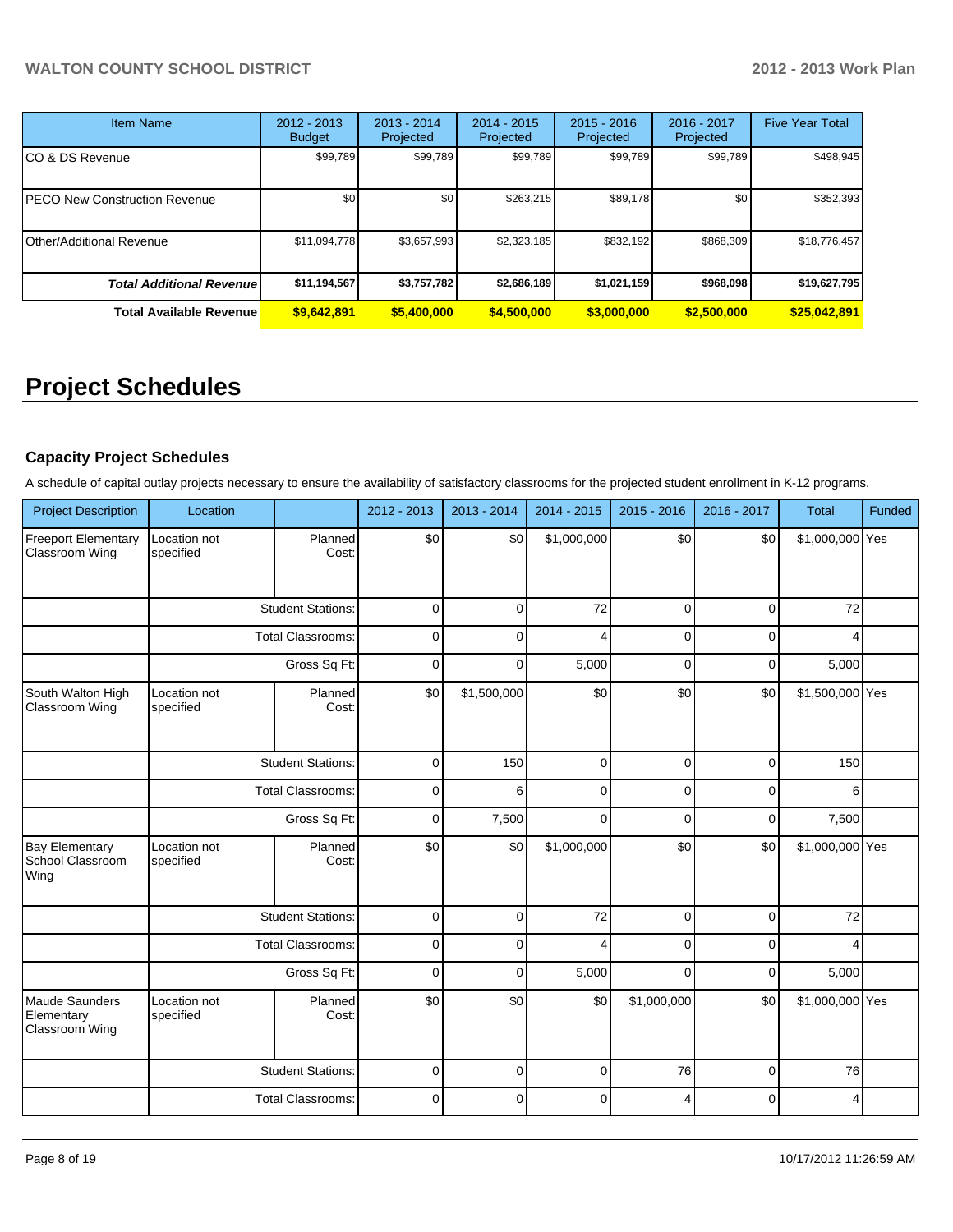|                                    | Gross Sq Ft:        |                  |             |     |     | 5,000 |     | 5,000           |  |
|------------------------------------|---------------------|------------------|-------------|-----|-----|-------|-----|-----------------|--|
| 8 Classroom Addition Emerald Coast | Middle School (New) | Planned<br>Cost: | \$1,785,099 | \$0 | \$0 | \$0   | \$0 | \$1,785,099 Yes |  |
|                                    | Student Stations:   |                  | 176         |     |     |       |     | 176             |  |
|                                    | Total Classrooms:   |                  |             |     |     |       |     |                 |  |
|                                    | Gross Sq Ft:        |                  | 10,000      |     |     |       |     | 10,000          |  |

| <b>Planned Cost:</b>     | \$1,785,099 | \$1,500,000 | \$2,000,000 | \$1,000,000 | \$0 | \$6,285,099 |
|--------------------------|-------------|-------------|-------------|-------------|-----|-------------|
| <b>Student Stations:</b> | 176 I       | 150         | 144         | 76          |     | 546         |
| <b>Total Classrooms:</b> |             |             |             |             |     | <b>26</b>   |
| Gross Sq Ft:             | 10,000      | 7,500       | 10,000      | 5,000       |     | 32,500      |

## **Other Project Schedules**

Major renovations, remodeling, and additions of capital outlay projects that do not add capacity to schools.

| <b>Project Description</b>                                                            | Location                             | $2012 - 2013$<br><b>Actual Budget</b> | 2013 - 2014<br>Projected | 2014 - 2015<br>Projected | $2015 - 2016$<br>Projected | 2016 - 2017<br>Projected | <b>Total</b>     | Funded |
|---------------------------------------------------------------------------------------|--------------------------------------|---------------------------------------|--------------------------|--------------------------|----------------------------|--------------------------|------------------|--------|
| Freeport Middle School<br>Renovations/Site<br>Improvements                            | Location not specified               | \$0                                   | \$0                      | \$0                      | \$0                        | \$500,000                | \$500,000 No     |        |
| Paxton School Renovations                                                             | Location not specified               | \$0                                   | \$0                      | \$0                      | \$500,000                  | \$0                      | \$500,000 Yes    |        |
| South/Central Transportation<br>and Maintenance Facility                              | Location not specified               | \$0                                   | \$0                      | \$500,000                | \$0                        | \$0                      | \$500,000 No     |        |
| New Construction/Renovation                                                           | <b>WALTON MIDDLE</b>                 | \$3,071,635                           | \$2,400,000              | \$1,500,000              | \$1,500,000                | \$2,500,000              | \$10,971,635 Yes |        |
| l Walton Athletic Field<br>Improvements with carry-<br>lforward funds from new school | <b>WALTON COUNTY</b><br>SENIOR (NEW) | \$2,443,864                           | \$1,000,000              | \$1,000,000              | \$0                        | \$0                      | \$4,443,864 Yes  |        |
| Campus Master Planning --<br><b>IA&amp;E Services</b>                                 | Location not specified               | \$342,293                             | \$0                      | \$0                      | \$0                        | \$0                      | \$342,293 Yes    |        |
| New School Site South/Central                                                         | Location not specified               | \$2,000,000                           | \$500,000                | \$0                      | \$0                        | \$0                      | \$2,500,000 Yes  |        |
|                                                                                       |                                      | \$7,857,792                           | \$3,900,000              | \$3,000,000              | \$2,000,000                | \$3,000,000              | \$19,757,792     |        |

### **Additional Project Schedules**

Any projects that are not identified in the last approved educational plant survey.

| <b>Project Description</b>                  | Location                  | <b>Num</b> | 2012 - 2013<br>Classroom Actual Budget | $2013 - 2014$<br>Projected | $2014 - 2015$<br>Projected | $2015 - 2016$<br>Projected | 2016 - 2017<br>Projected | Total          | Funded |
|---------------------------------------------|---------------------------|------------|----------------------------------------|----------------------------|----------------------------|----------------------------|--------------------------|----------------|--------|
| Technology<br>Improvements District<br>Wide | Location not<br>specified |            | <b>SO</b>                              | \$1,000,000                | \$0                        | \$0 I                      | \$0l                     | \$1,000,000 No |        |
|                                             |                           |            | ا 30                                   | \$1,000,000                | \$0                        | \$0                        | \$0                      | \$1,000,000    |        |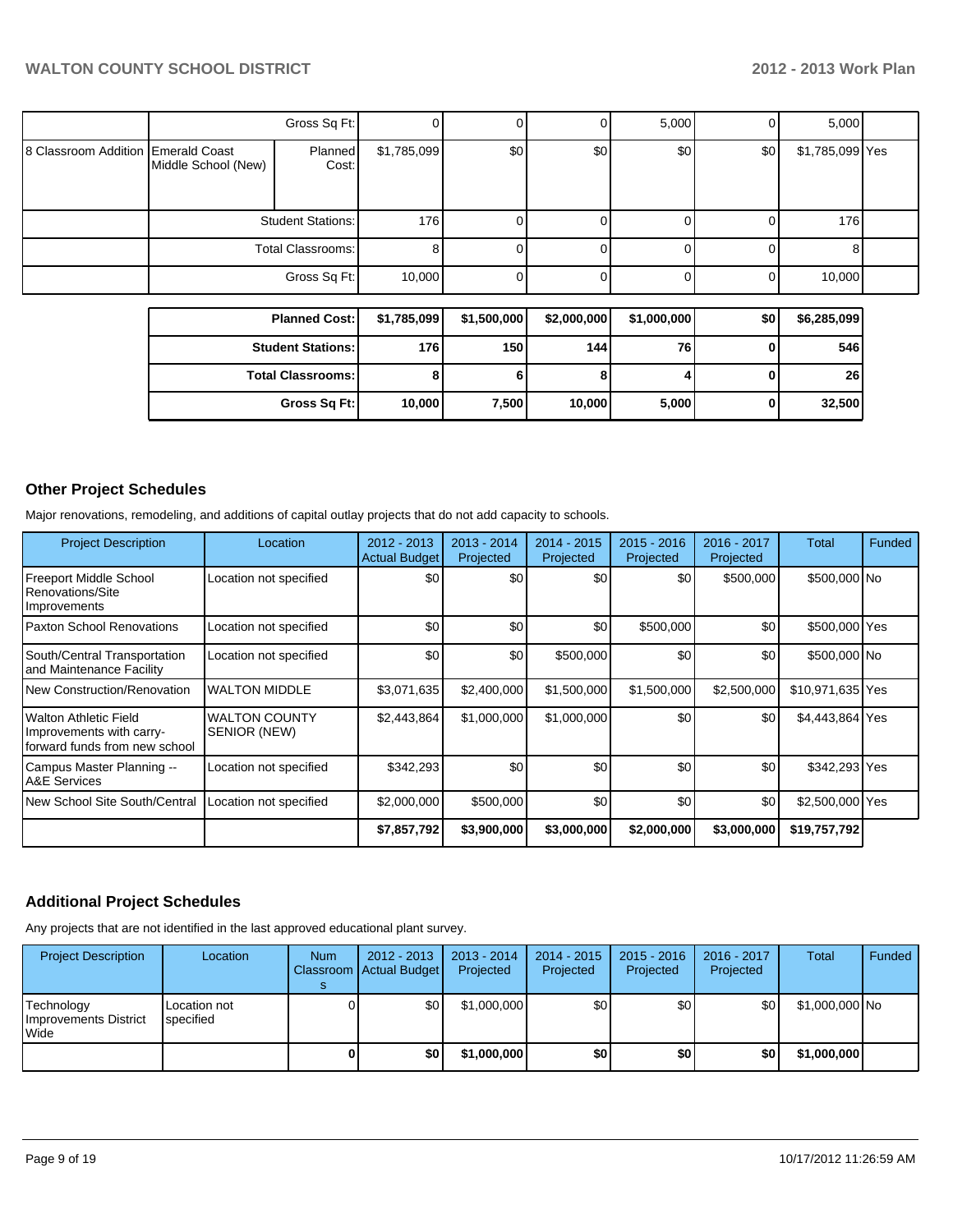#### **Non Funded Growth Management Project Schedules**

Schedule indicating which projects, due to planned development, that CANNOT be funded from current revenues projected over the next five years.

Nothing reported for this section.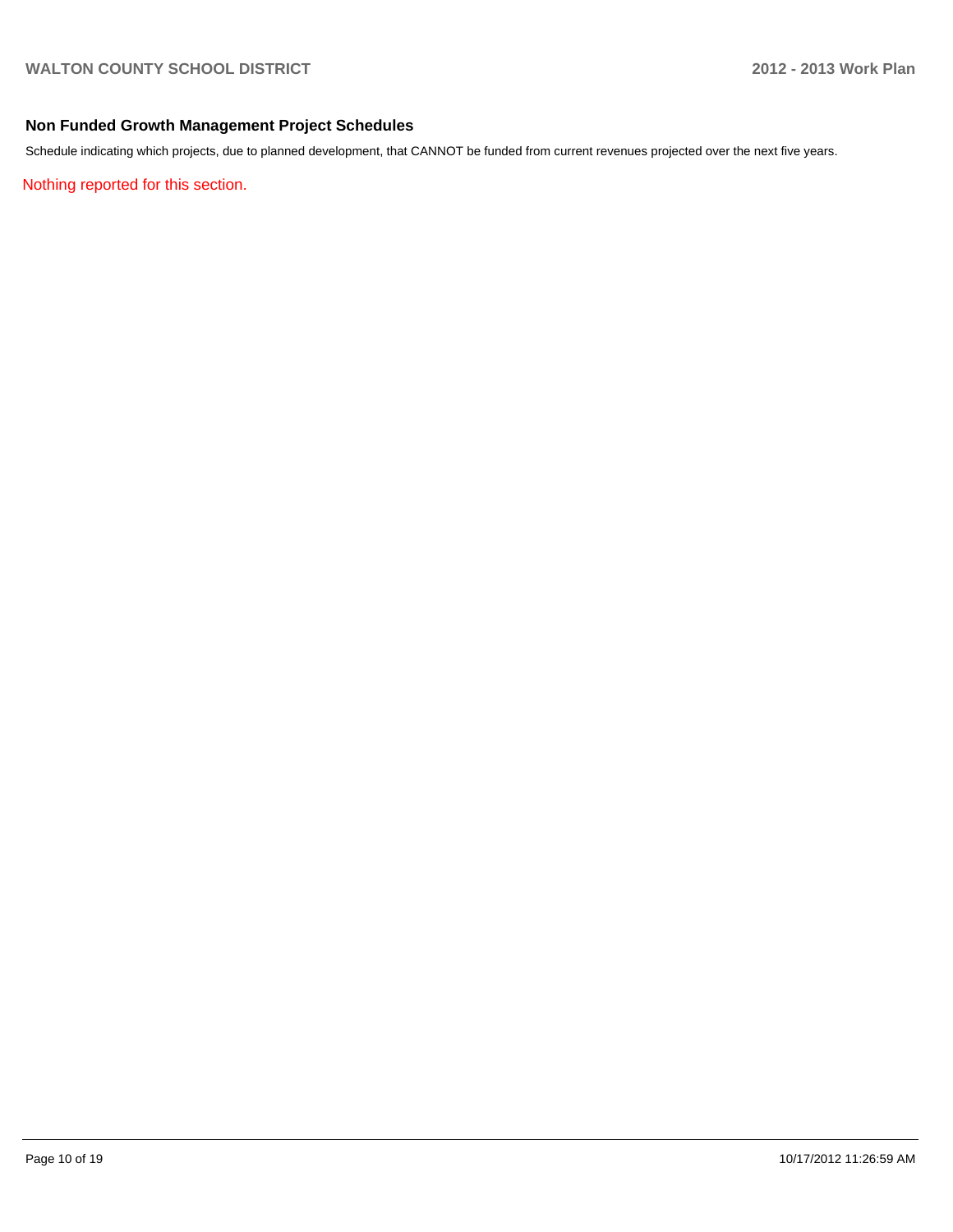## **Capacity Tracking**

| Location                                                    | $2012 -$<br>2013 Satis.<br>Stu. Sta. | Actual<br>$2012 -$<br><b>2013 FISH</b><br>Capacity | Actual<br>$2011 -$<br>2012<br><b>COFTE</b> | # Class<br><b>Rooms</b> | Actual<br>Average<br>$2012 -$<br>2013 Class<br><b>Size</b> | Actual<br>$2012 -$<br>2013<br><b>Utilization</b> | <b>New</b><br>Stu.<br>Capacity | <b>New</b><br>Rooms to<br>be<br>Added/Re<br>moved | Projected<br>$2016 -$<br>2017<br><b>COFTE</b> | Projected<br>$2016 -$<br>2017<br><b>Utilization</b> | Projected<br>$2016 -$<br>2017 Class<br><b>Size</b> |
|-------------------------------------------------------------|--------------------------------------|----------------------------------------------------|--------------------------------------------|-------------------------|------------------------------------------------------------|--------------------------------------------------|--------------------------------|---------------------------------------------------|-----------------------------------------------|-----------------------------------------------------|----------------------------------------------------|
| <b>WEST DEFUNIAK</b><br><b>ELEMENTARY</b>                   | 753                                  | 753                                                | 625                                        | 40                      | 16                                                         | 83.00 %                                          | $\Omega$                       | $\Omega$                                          | 659                                           | 88.00%                                              | 16                                                 |
| <b>PAXTON SENIOR HIGH</b>                                   | 948                                  | 853                                                | 620                                        | 43                      | 14                                                         | 73.00 %                                          | $\Omega$                       | $\Omega$                                          | 620                                           | 73.00 %                                             | 14                                                 |
| <b>FREEPORT MIDDLE</b>                                      | 750                                  | 675                                                | 386                                        | 33                      | 12                                                         | 57.00 %                                          | $\overline{0}$                 | $\Omega$                                          | 453                                           | 67.00 %                                             | 14                                                 |
| <b>BAY ELEMENTARY</b><br><b>SCHOOL</b>                      | 340                                  | 340                                                | 301                                        | 18                      | 17                                                         | 88.00 %                                          | 68                             | $\boldsymbol{\Delta}$                             | 363                                           | 89.00 %                                             | 17                                                 |
| <b>WALTON MIDDLE</b>                                        | 1,054                                | 948                                                | 626                                        | 46                      | 14                                                         | 66.00 %                                          | 0                              | $\Omega$                                          | 700                                           | 74.00%                                              | 15                                                 |
| Walton Institute for<br><b>Student Education</b>            | 937                                  | 937                                                | 59                                         | 38                      | $\overline{2}$                                             | 6.00%                                            | $\Omega$                       | $\Omega$                                          | 38                                            | 4.00%                                               | $\mathbf{1}$                                       |
| MAUDE SAUNDERS<br><b>ELEMENTARY</b>                         | 787                                  | 787                                                | 603                                        | 43                      | 14                                                         | 77.00 %                                          | 72                             | $\overline{\mathbf{A}}$                           | 669                                           | 78.00%                                              | 14                                                 |
| <b>FREEPORT</b><br><b>ELEMENTARY</b>                        | 627                                  | 627                                                | 517                                        | 33                      | 16                                                         | 82.00 %                                          | 72                             | Δ                                                 | 588                                           | 84.00%                                              | 16                                                 |
| <b>WALTON CAREER</b><br><b>DEVELOPMENT</b><br><b>CENTER</b> | 274                                  | 328                                                | 32                                         | 16                      | $\overline{2}$                                             | 10.00 %                                          | $\Omega$                       | $\Omega$                                          | 61                                            | 19.00 %                                             | 4                                                  |
| <b>VAN R BUTLER</b><br><b>ELEMENTARY</b>                    | 1,055                                | 1,055                                              | 873                                        | 53                      | 16                                                         | 83.00 %                                          | $\Omega$                       | $\Omega$                                          | 971                                           | 92.00 %                                             | 18                                                 |
| <b>FREEPORT SENIOR</b><br><b>HIGH</b>                       | 743                                  | 594                                                | 325                                        | 29                      | 11                                                         | 55.00 %                                          | $\Omega$                       | $\Omega$                                          | 388                                           | 65.00 %                                             | 13                                                 |
| <b>SOUTH WALTON HIGH</b><br><b>SCHOOL</b>                   | 741                                  | 592                                                | 575                                        | 29                      | 20 <sup>1</sup>                                            | 97.00 %                                          | 150                            | 6                                                 | 638                                           | 86.00 %                                             | 18                                                 |
| <b>MOSSY HEAD SCHOOL</b>                                    | 549                                  | 549                                                | 308                                        | 29                      | 11                                                         | 56.00 %                                          | $\Omega$                       | $\Omega$                                          | 385                                           | 70.00%                                              | 13                                                 |
| <b>WALTON COUNTY</b><br>SENIOR (NEW)                        | 1,070                                | 909                                                | 704                                        | 45                      | 16                                                         | 77.00 %                                          | $\Omega$                       | $\Omega$                                          | 767                                           | 84.00%                                              | 17                                                 |
| <b>Emerald Coast Middle</b><br>School (New)                 | 997                                  | 897                                                | 518                                        | 44                      | 12                                                         | 58.00 %                                          | $\Omega$                       | $\Omega$                                          | 639                                           | 71.00%                                              | 15                                                 |
|                                                             | 11.625                               | 10.844                                             | 7,071                                      | 539                     | 13                                                         | 65.20%                                           | 362                            | 18                                                | 7,939                                         | 70.85%                                              | 14                                                 |

The COFTE Projected Total (7,939) for 2016 - 2017 must match the Official Forecasted COFTE Total (7,940 ) for 2016 - 2017 before this section can be completed. In the event that the COFTE Projected Total does not match the Official forecasted COFTE, then the Balanced Projected COFTE Table should be used to balance COFTE.

| Projected COFTE for 2016 - 2017 |       | <b>Grade Level Type</b> | <b>Balanced Projected</b><br>COFTE for 2016 - 2017 |
|---------------------------------|-------|-------------------------|----------------------------------------------------|
| Elementary (PK-3)               | 2,857 |                         |                                                    |
| Middle (4-8)                    | 3,053 |                         |                                                    |
|                                 |       | Elementary (PK-3)       |                                                    |
| High (9-12)                     | 2.029 |                         |                                                    |
|                                 |       | Middle (4-8)            |                                                    |
|                                 | 7,940 |                         |                                                    |
|                                 |       |                         |                                                    |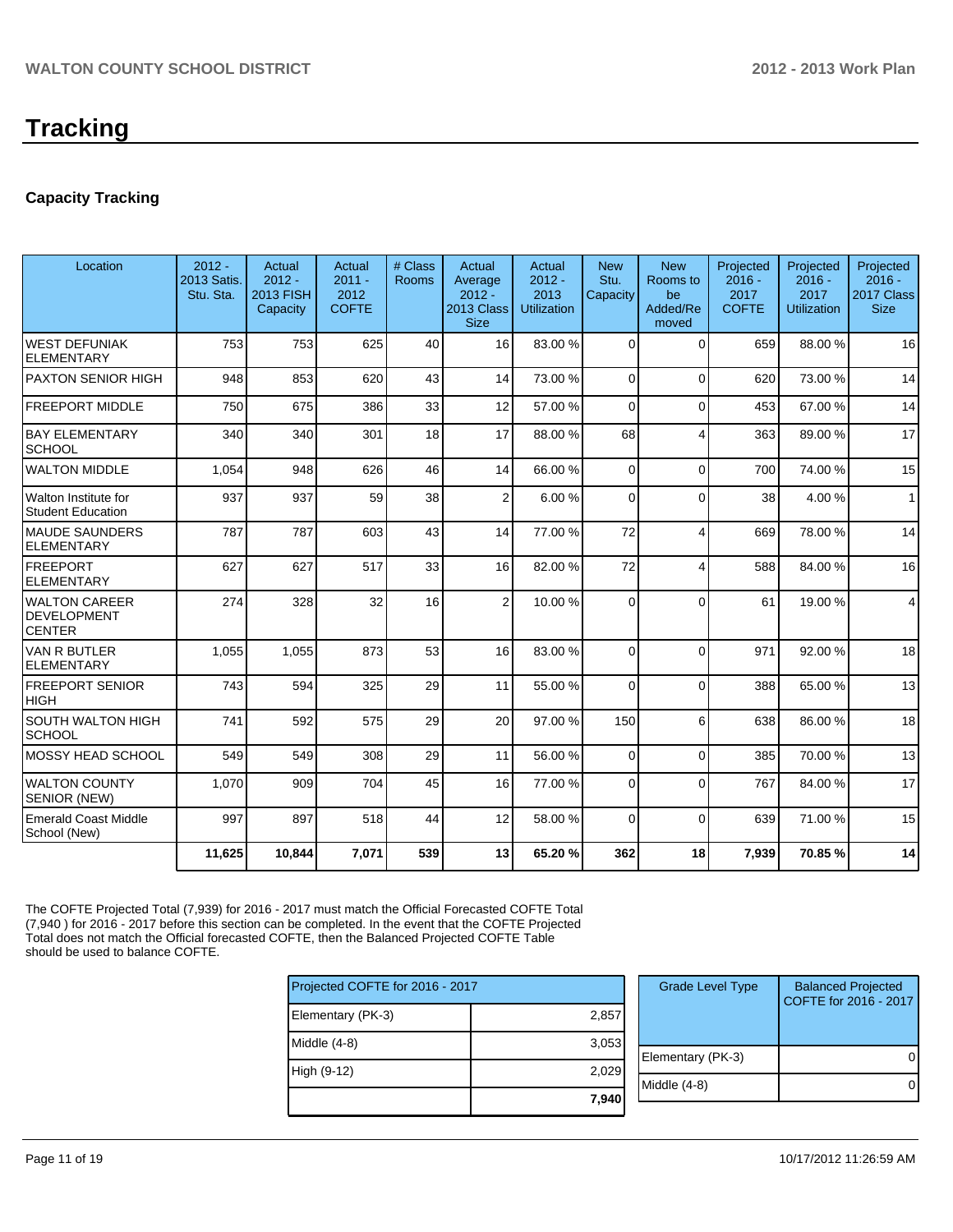| High (9-12) |       |
|-------------|-------|
|             | 7,939 |

#### **Relocatable Replacement**

Number of relocatable classrooms clearly identified and scheduled for replacement in the school board adopted financially feasible 5-year district work program.

| Location                        | 2012 - 2013   2013 - 2014 |    | 2014 - 2015   2015 - 2016   2016 - 2017 | Year 5 Total    |
|---------------------------------|---------------------------|----|-----------------------------------------|-----------------|
| IWEST DEFUNIAK ELEMENTARY       |                           |    |                                         |                 |
| <b>IBAY ELEMENTARY SCHOOL</b>   |                           |    |                                         | 51              |
| IMAUDE SAUNDERS ELEMENTARY      |                           |    |                                         |                 |
| Total Relocatable Replacements: |                           | 10 |                                         | 15 <sup>1</sup> |

#### **Charter Schools Tracking**

Information regarding the use of charter schools.

| Location-Type        | # Relocatable<br>units or<br>permanent<br>classrooms | Owner                            | Year Started or I<br>Scheduled | Student<br><b>Stations</b> | <b>Students</b><br>Enrolled | Years in<br>Contract | <b>Total Charter</b><br><b>Students</b><br>projected for<br>2016 - 2017 |
|----------------------|------------------------------------------------------|----------------------------------|--------------------------------|----------------------------|-----------------------------|----------------------|-------------------------------------------------------------------------|
| DeFuniak Springs, FL |                                                      | 7 IRENTED<br><b>IRELOCATABLE</b> | 1999                           | 126                        | 126                         | 15                   | 126                                                                     |
|                      |                                                      |                                  |                                | 126 l                      | 126                         |                      | 126                                                                     |

### **Special Purpose Classrooms Tracking**

The number of classrooms that will be used for certain special purposes in the current year, by facility and type of classroom, that the district will, 1), not use for educational purposes, and 2), the co-teaching classrooms that are not open plan classrooms and will be used for educational purposes.

| School                               | <b>School Type</b> | # of Elementary<br>K-3 Classrooms I | # of Middle 4-8<br><b>Classrooms</b> | # of High $9-12$<br><b>Classrooms</b> | # of $ESE$<br><b>Classrooms</b> | # of Combo<br><b>Classrooms</b> | <b>Total</b><br>Classrooms |
|--------------------------------------|--------------------|-------------------------------------|--------------------------------------|---------------------------------------|---------------------------------|---------------------------------|----------------------------|
| Total Educational Classrooms: I      |                    |                                     |                                      |                                       |                                 |                                 | 0                          |
| School                               | <b>School Type</b> | # of Elementary<br>K-3 Classrooms I | # of Middle 4-8<br>Classrooms        | # of High $9-12$<br><b>Classrooms</b> | # of $ESE$<br>Classrooms        | # of Combo<br><b>Classrooms</b> | <b>Total</b><br>Classrooms |
| <b>Total Co-Teaching Classrooms:</b> |                    |                                     |                                      | 01                                    |                                 |                                 | $\mathbf{0}$               |

#### **Infrastructure Tracking**

**Necessary offsite infrastructure requirements resulting from expansions or new schools. This section should include infrastructure information related to capacity project schedules and other project schedules (Section 4).**

The off-site infrastructure needed to support proposed expansions of existing schools is already in-place and sufficient.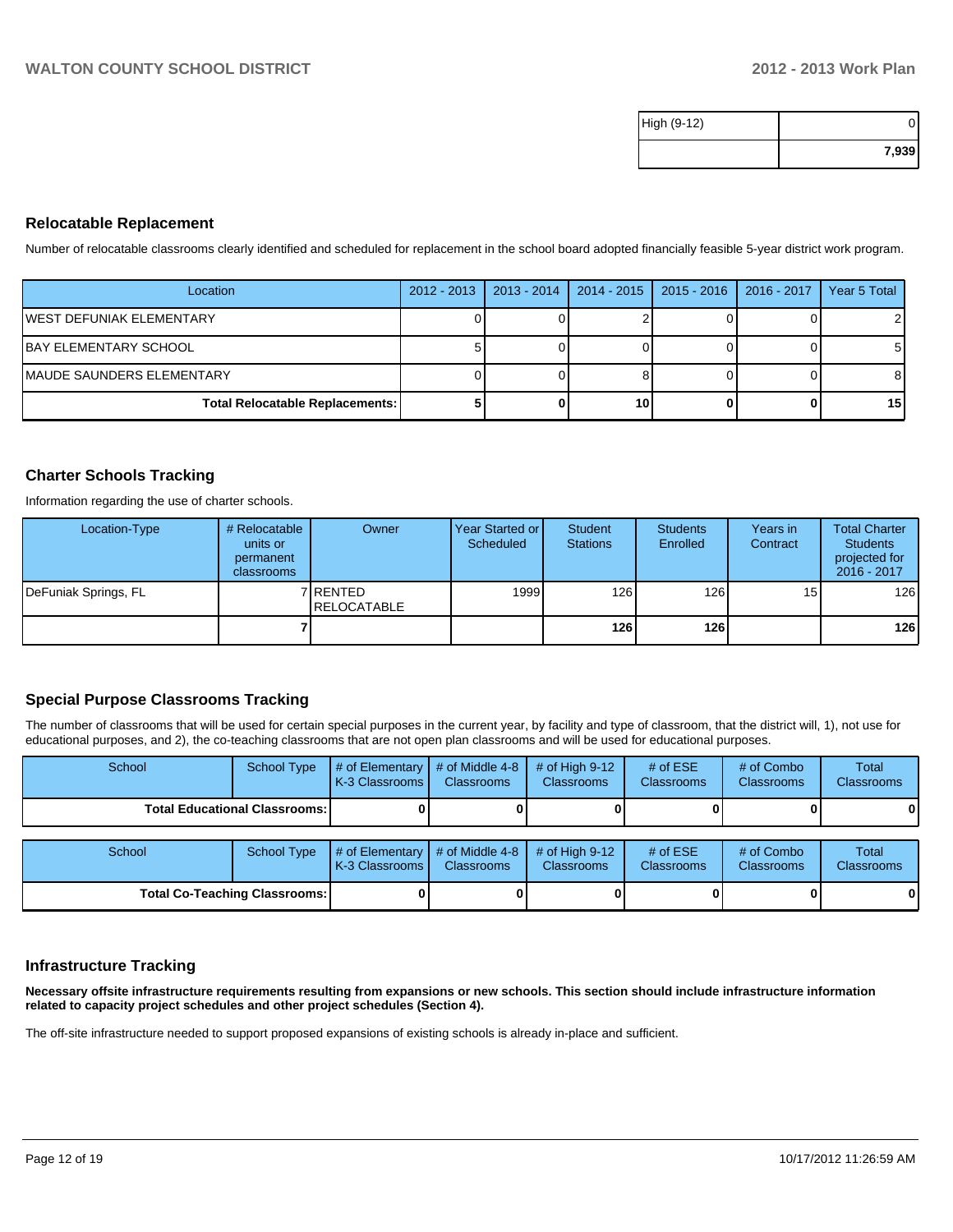**Proposed location of planned facilities, whether those locations are consistent with the comprehensive plans of all affected local governments, and recommendations for infrastructure and other improvements to land adjacent to existing facilities. Provisions of 1013.33(12), (13) and (14) and 1013.36 must be addressed for new facilities planned within the 1st three years of the plan (Section 5).**

The proposed school expansions are on existing school sites. These school sites are consistent with local comprehensive plans and local future land use maps.

**Consistent with Comp Plan?** Yes

#### **Net New Classrooms**

The number of classrooms, by grade level and type of construction, that were added during the last fiscal year.

| List the net new classrooms added in the 2011 - 2012 fiscal year.                                                                                       |                              |                            |                                                                        | List the net new classrooms to be added in the 2012 - 2013 fiscal<br>lvear. |                               |                             |                                |                        |
|---------------------------------------------------------------------------------------------------------------------------------------------------------|------------------------------|----------------------------|------------------------------------------------------------------------|-----------------------------------------------------------------------------|-------------------------------|-----------------------------|--------------------------------|------------------------|
| "Classrooms" is defined as capacity carrying classrooms that are added to increase<br>capacity to enable the district to meet the Class Size Amendment. |                              |                            | Totals for fiscal year 2012 - 2013 should match totals in Section 15A. |                                                                             |                               |                             |                                |                        |
| Location                                                                                                                                                | $2011 - 2012$ #<br>Permanent | $2011 - 2012$ #<br>Modular | $2011 - 2012$ #<br>Relocatable                                         | $2011 - 2012$<br>Total                                                      | $2012 - 2013 \#$<br>Permanent | $2012 - 2013 \#$<br>Modular | $2012 - 2013$ #<br>Relocatable | $2012 - 2013$<br>Total |
| Elementary (PK-3)                                                                                                                                       |                              |                            |                                                                        |                                                                             |                               |                             |                                | 0                      |
| Middle (4-8)                                                                                                                                            |                              |                            |                                                                        |                                                                             |                               |                             |                                | 8                      |
| High (9-12)                                                                                                                                             |                              |                            |                                                                        |                                                                             |                               |                             |                                | 0                      |
|                                                                                                                                                         |                              |                            |                                                                        |                                                                             |                               |                             |                                | 8                      |

#### **Relocatable Student Stations**

Number of students that will be educated in relocatable units, by school, in the current year, and the projected number of students for each of the years in the workplan.

| <b>Site</b>                            | 2012 - 2013     | 2013 - 2014 | $2014 - 2015$ | $2015 - 2016$ | 2016 - 2017 | 5 Year Average |
|----------------------------------------|-----------------|-------------|---------------|---------------|-------------|----------------|
| VAN R BUTLER ELEMENTARY                | 36 <sup>1</sup> |             |               |               |             | 71             |
| FREEPORT SENIOR HIGH                   | 01              | 0           | 0             | $\Omega$      |             | $\overline{0}$ |
| SOUTH WALTON HIGH SCHOOL               |                 | ∩           | ∩             | $\Omega$      |             | $\overline{0}$ |
| WEST DEFUNIAK ELEMENTARY               | 54              | 54          | 0             | $\Omega$      | 0           | 22             |
| <b>FREEPORT ELEMENTARY</b>             | 0               | ∩           | U             | $\Omega$      |             | $\overline{0}$ |
| WALTON CAREER DEVELOPMENT CENTER       | 45              | 57          | 57            | $\Omega$      | 0           | 32             |
| PAXTON SENIOR HIGH                     | 59              | ∩           | U             | $\Omega$      |             | 12             |
| <b>IFREEPORT MIDDLE</b>                | 01              | 0           | 0             | $\Omega$      | 0           | $\overline{0}$ |
| <b>BAY ELEMENTARY SCHOOL</b>           | 54              | n           | ∩             | $\Omega$      |             | 11             |
| <b>WALTON MIDDLE</b>                   | 0               | 0           | 0             | $\Omega$      | 0           | $\overline{0}$ |
| Walton Institute for Student Education |                 | ∩           | U             | $\Omega$      |             | $\overline{0}$ |
| MAUDE SAUNDERS ELEMENTARY              | 144             | 144         | 0             | $\Omega$      | $\Omega$    | 58             |
| <b>IMOSSY HEAD SCHOOL</b>              |                 |             |               | $\Omega$      |             | $\overline{0}$ |
| <b>WALTON COUNTY SENIOR (NEW)</b>      |                 | 0           | 0             | $\Omega$      | $\Omega$    | $\overline{0}$ |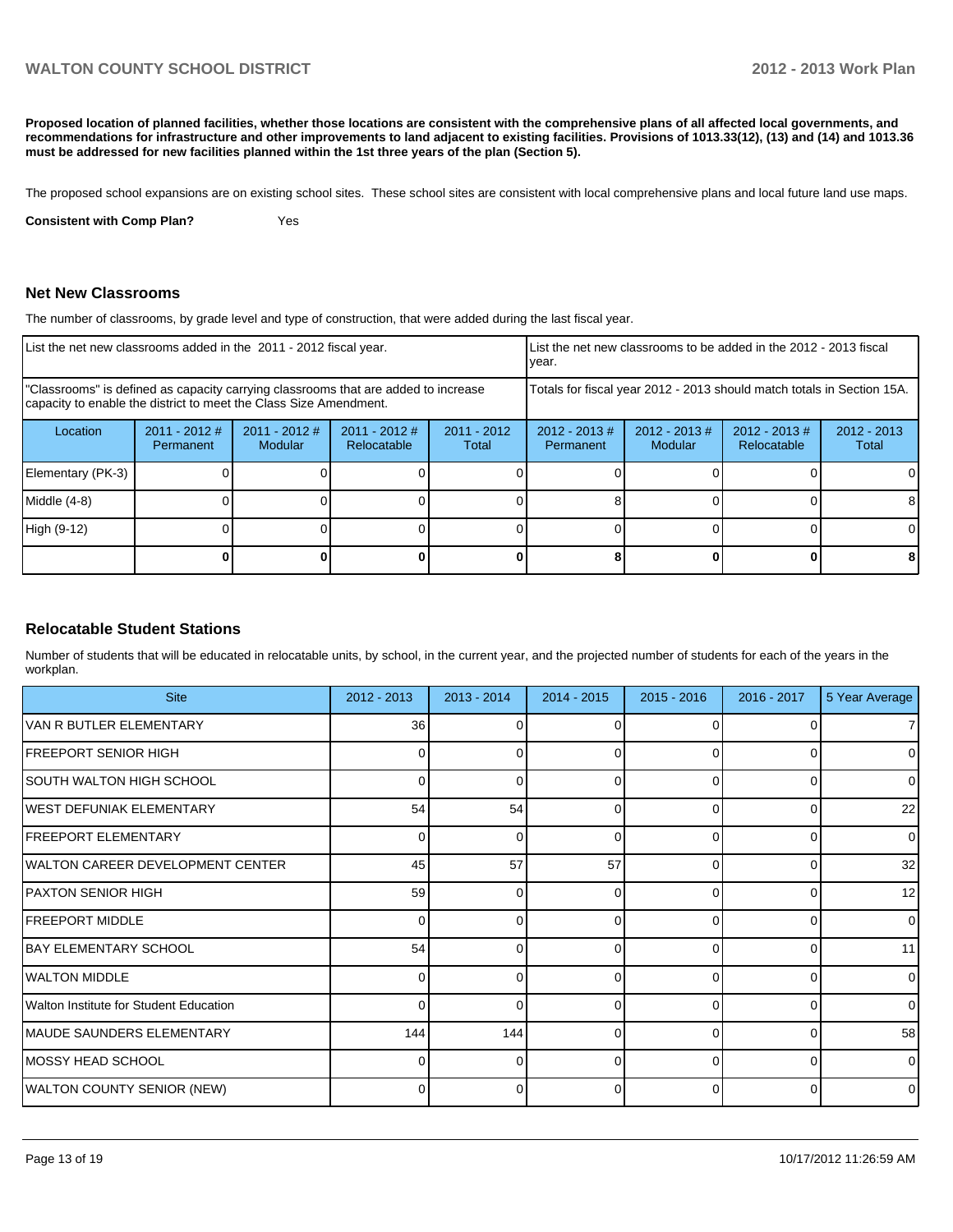| Emerald Coast Middle School (New)                 |       |            |       |       |       | $\overline{0}$ |  |  |
|---------------------------------------------------|-------|------------|-------|-------|-------|----------------|--|--|
| <b>Totals for WALTON COUNTY SCHOOL DISTRICT</b>   |       |            |       |       |       |                |  |  |
| Total students in relocatables by year.           | 392   | <b>255</b> | 57    |       |       | 141            |  |  |
| Total number of COFTE students projected by year. | 7,143 | 7,390      | 7,602 | 7,779 | 7,940 | 7,571          |  |  |
| Percent in relocatables by year.                  | 5 %   | 3%         | $1\%$ | 0%    | 0%    | 2%             |  |  |

#### **Leased Facilities Tracking**

Exising leased facilities and plans for the acquisition of leased facilities, including the number of classrooms and student stations, as reported in the educational plant survey, that are planned in that location at the end of the five year workplan.

| Location                               | # of Leased<br>Classrooms 2012 -<br>2013 | <b>FISH Student</b><br><b>Stations</b> | Owner                  | # of Leased<br>Classrooms 2016 -<br>2017 | <b>FISH Student</b><br><b>Stations</b> |
|----------------------------------------|------------------------------------------|----------------------------------------|------------------------|------------------------------------------|----------------------------------------|
| <b>IWEST DEFUNIAK ELEMENTARY</b>       | O                                        |                                        |                        | $\Omega$                                 | ٥I                                     |
| <b>IPAXTON SENIOR HIGH</b>             |                                          | 25                                     |                        | $\Omega$                                 | $\overline{0}$                         |
| <b>IFREEPORT MIDDLE</b>                | $\Omega$                                 |                                        |                        | $\Omega$                                 | $\overline{0}$                         |
| <b>BAY ELEMENTARY SCHOOL</b>           | $\Omega$                                 |                                        |                        | $\Omega$                                 | $\overline{0}$                         |
| <b>WALTON MIDDLE</b>                   | $\Omega$                                 | O                                      |                        | $\Omega$                                 | $\overline{0}$                         |
| <b>FREEPORT SENIOR HIGH</b>            | $\Omega$                                 | $\Omega$                               |                        | 0                                        | $\overline{0}$                         |
| <b>SOUTH WALTON HIGH SCHOOL</b>        | $\Omega$                                 | $\Omega$                               |                        | $\Omega$                                 | $\Omega$                               |
| Walton Institute for Student Education | $\Omega$                                 | $\Omega$                               |                        | $\Omega$                                 | $\overline{0}$                         |
| MAUDE SAUNDERS ELEMENTARY              | $\Omega$                                 | $\Omega$                               |                        | $\Omega$                                 | $\overline{0}$                         |
| <b>FREEPORT ELEMENTARY</b>             | $\Omega$                                 | 0                                      |                        | 0                                        | $\overline{0}$                         |
| IWALTON CAREER DEVELOPMENT CENTER      | $\Omega$                                 | $\Omega$                               |                        | 0                                        | $\Omega$                               |
| VAN R BUTLER ELEMENTARY                | 2                                        |                                        | 36 Workspace<br>Leased | 3                                        | 0                                      |
| MOSSY HEAD SCHOOL                      | $\Omega$                                 |                                        |                        | $\Omega$                                 | $\overline{0}$                         |
| WALTON COUNTY SENIOR (NEW)             | $\Omega$                                 | ∩                                      |                        | $\Omega$                                 | $\overline{0}$                         |
| Emerald Coast Middle School (New)      | $\Omega$                                 | ∩                                      |                        | $\Omega$                                 | $\Omega$                               |
|                                        |                                          |                                        |                        | $\Omega$                                 | οI                                     |
|                                        | 3                                        | 61                                     |                        | 3                                        | 0                                      |

## **Failed Standard Relocatable Tracking**

Relocatable units currently reported by school, from FISH, and the number of relocatable units identified as 'Failed Standards'.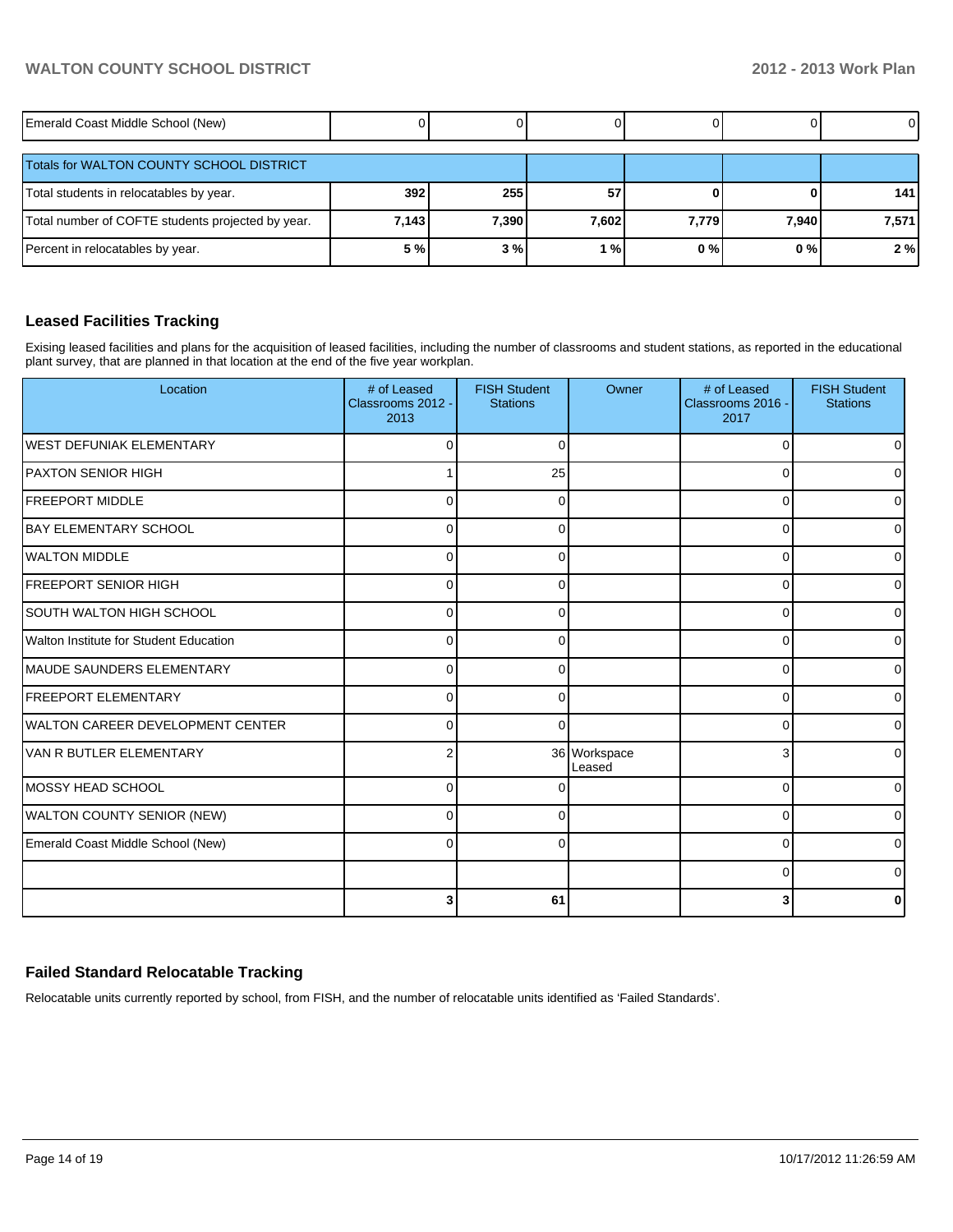Nothing reported for this section.

# **Planning**

#### **Class Size Reduction Planning**

**Plans approved by the school board that reduce the need for permanent student stations such as acceptable school capacity levels, redistricting, busing, year-round schools, charter schools, magnet schools, public-private partnerships, multitrack scheduling, grade level organization, block scheduling, or other alternatives.**

We do not plan to build any new schools in the next five years, as facilities are basically complete. However, we plan to add classroom wings at Freeport Elementary, South Walton High School, Bay Elementary, and Maude Saunders Elementary.

#### **School Closure Planning**

**Plans for the closure of any school, including plans for disposition of the facility or usage of facility space, and anticipated revenues.**

None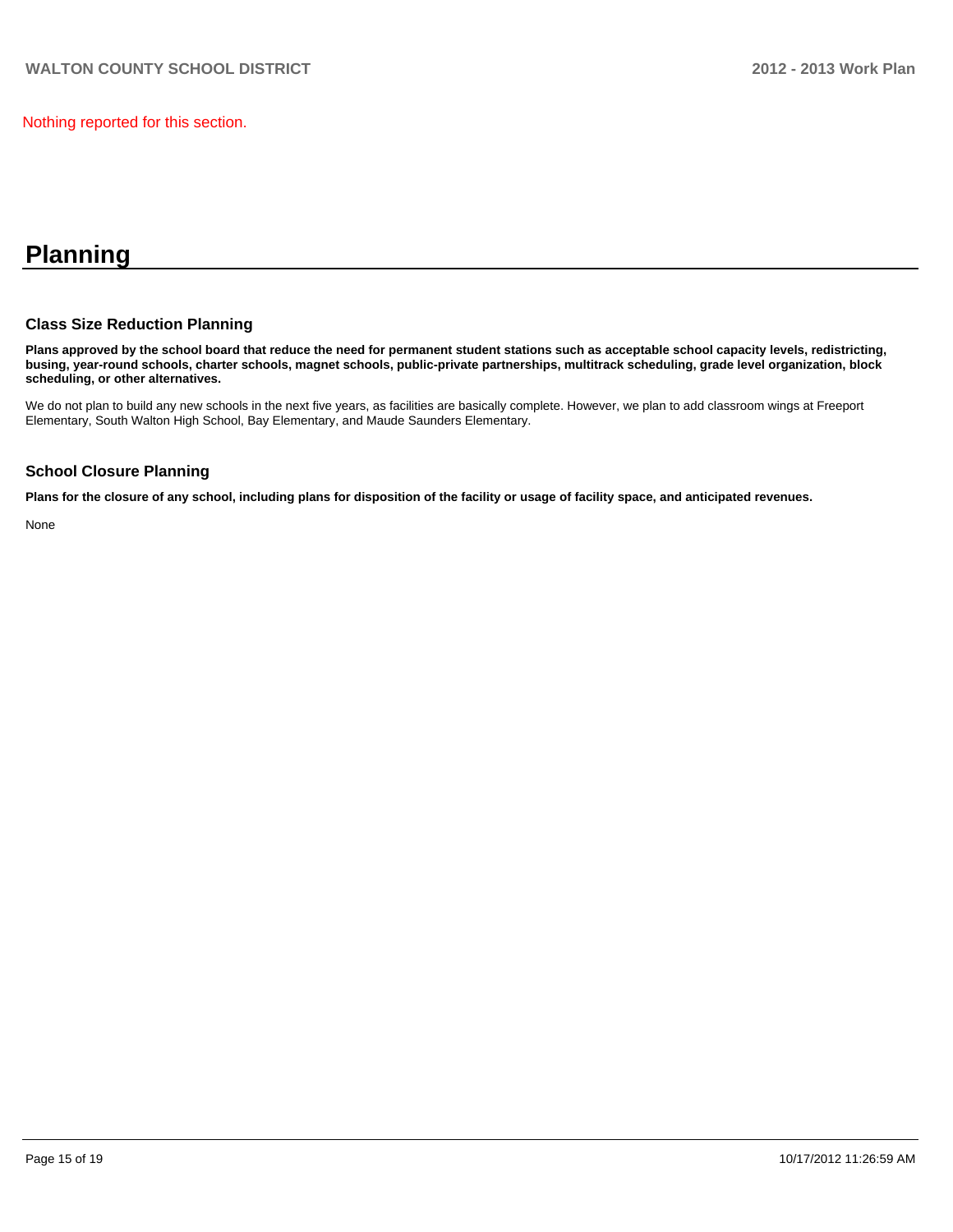# Five Year Survey - Ten Year Capacity WALTON COUNTY SCHOOL DISTRICT

### **10/17/2012**

**Schedule of capital outlay projects projected to ensure the availability of satisfactory student stations for the projected student enrollment in K - 12 programs for the future 5 years beyond the 5-year district facilities work program.**

| Project               | Location, Community, Quadrant or other general<br>location | <b>Projected Cost</b> |
|-----------------------|------------------------------------------------------------|-----------------------|
| new elementary school | Isouth Walton zone                                         | \$1,000,000           |
|                       |                                                            | \$1,000,000           |

# Five Year Survey - Ten Year Infrastructure WALTON COUNTY SCHOOL DISTRICT

### **10/17/2012**

**Proposed Location of Planned New, Remodeled, or New Additions to Facilities in 6 thru 10 out years (Section 28).**

Central Zone - New Elementary/Middle School South Zone - New Elementary/Middle School North Zone - Remodel present Walton Career Development Center as a Pre-K Center

**Plans for closure of any school, including plans for disposition of the facility or usage of facility space, and anticipated revenues in the 6 thru 10 out years (Section 29).**

Not Specified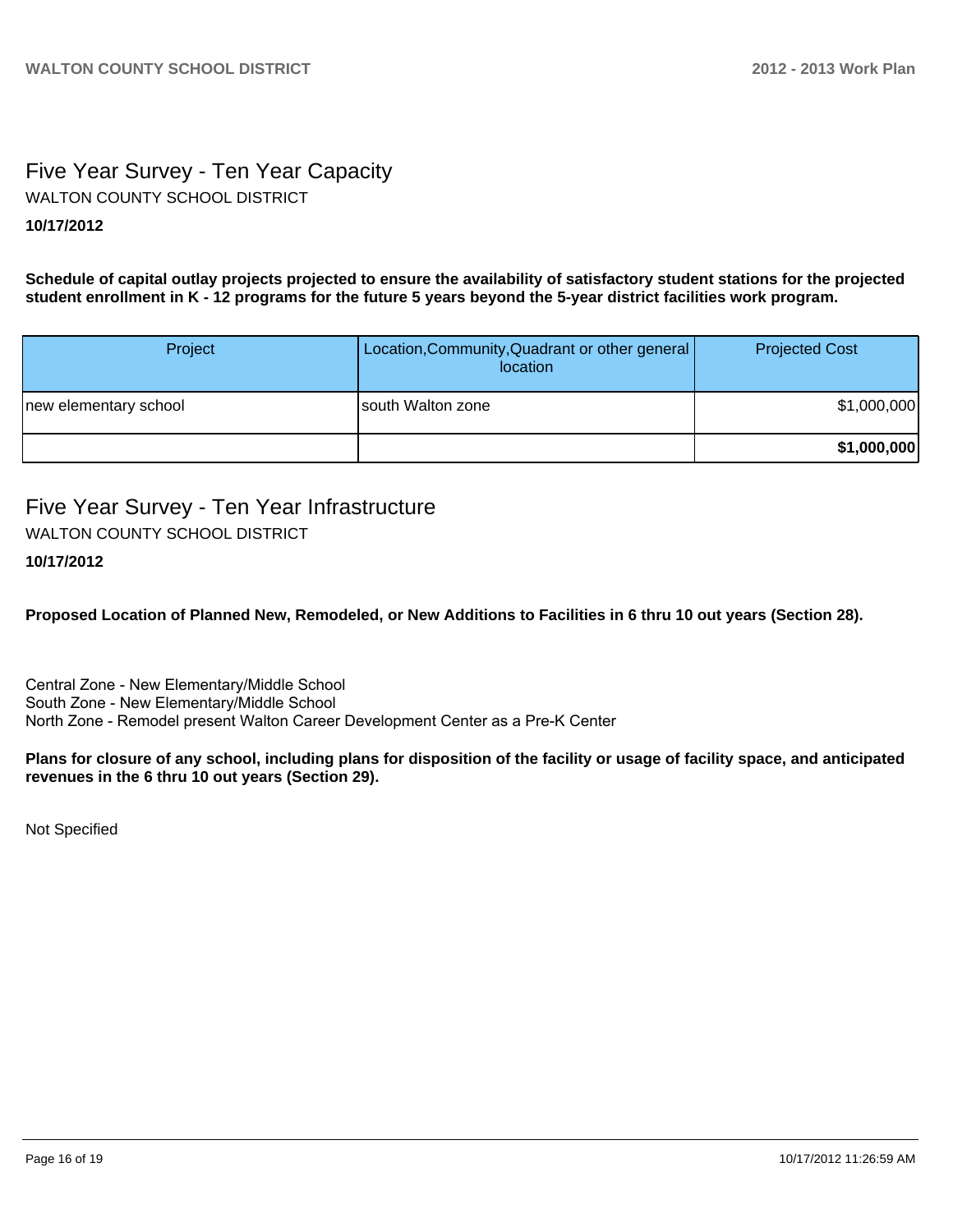# Five Year Survey - Ten Year Maintenance **10/17/2012** WALTON COUNTY SCHOOL DISTRICT

**District projects and locations regarding the projected need for major renovation, repair, and maintenance projects within the district in years 6 - 10 beyond the projects plans detailed in the five years covered by the work plan.**

| Project                                                                                                          | <b>Projected Cost</b> |
|------------------------------------------------------------------------------------------------------------------|-----------------------|
| Demolish 2 classroom wings exceeding 50 years in age. Build<br>replacement classrooms and renovation campus wide | \$3,000,000           |
| Demolish 6th grade classroom wing. Build replacement<br>Iclassrooms.                                             | \$3,000,000           |
|                                                                                                                  | \$6,000,000           |

# Five Year Survey - Ten Year Utilization

WALTON COUNTY SCHOOL DISTRICT

### **10/17/2012**

**Schedule of planned capital outlay projects identifying the standard grade groupings, capacities, and planned utilization rates of future educational facilities of the district for both permanent and relocatable facilities.**

| <b>Grade Level</b><br>Projections | <b>FISH Student</b><br><b>Stations</b> | <b>Actual FISH</b><br>Capacity | Actual<br><b>COFTE</b> | Actual<br><b>Utilization</b> | <b>Actual new</b><br><b>Student</b><br>Capacity to be<br>added/remove | Projected<br><b>COFTE</b> | Projected<br><b>Utilization</b> |
|-----------------------------------|----------------------------------------|--------------------------------|------------------------|------------------------------|-----------------------------------------------------------------------|---------------------------|---------------------------------|
| Elementary -<br>District Totals   | 3,228                                  | 3,228                          | 3,033.02               | 93.96 %                      | 1,800                                                                 | 4,646                     | 92.40 %                         |
| Middle - District<br>Totals       | 2,321                                  | 2,089                          | 1,223.73               | 58.58 %                      | 750                                                                   | 1,836                     | 64.67 %                         |
| High - District<br>Totals         | 3,374                                  | 2,840                          | 2,157.87               | 75.98 %                      | 69                                                                    | 2,075                     | 71.33 %                         |
| Other - ESE, etc                  | 893                                    | 348                            | 114.66                 | 32.95 %                      | 125                                                                   | 650                       | 137.42 %                        |
|                                   | 9,816                                  | 8,505                          | 6,529.28               | 76.77 %                      | 2,744                                                                 | 9,207                     | 81.85 %                         |

**Combination schools are included with the middle schools for student stations, capacity, COFTE and utilization purposes because these facilities all have a 90% utilization factor. Use this space to explain or define the grade groupings for combination schools.**

No comments to report.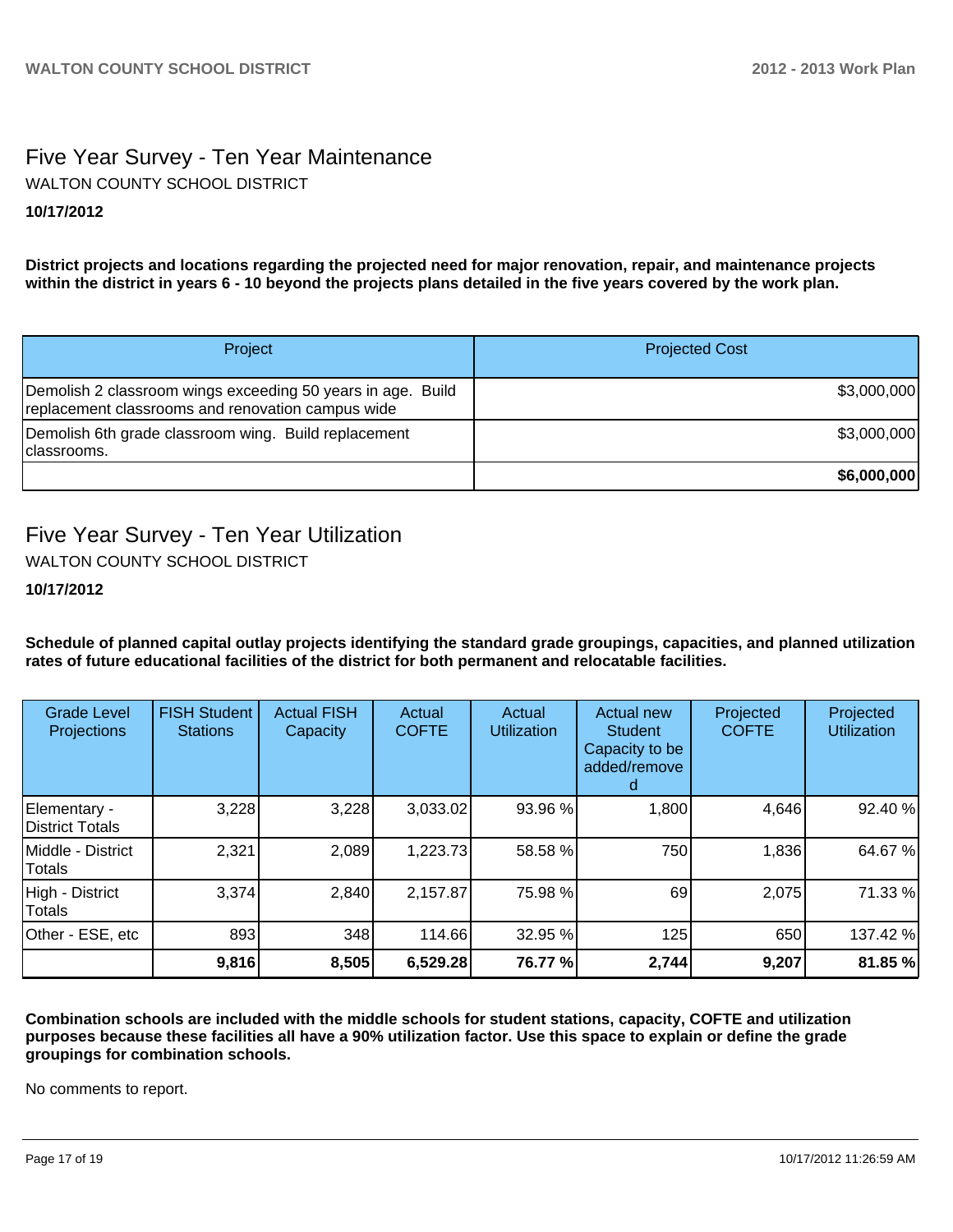# Five Year Survey - Twenty Year Capacity **10/17/2012** WALTON COUNTY SCHOOL DISTRICT

**Schedule of capital outlay projects projected to ensure the availability of satisfactory student stations for the projected student enrollment in K - 12 programs for the future 11 - 20 years beyond the 5-year district facilities work program.**

| Project               | Location, Community, Quadrant or other<br>general location | <b>Projected Cost</b> |
|-----------------------|------------------------------------------------------------|-----------------------|
| new elementary school | south Walton area                                          | \$1,000,000           |
| Inew middle school    | II-10 area                                                 | \$1,000,000           |
|                       |                                                            | \$2,000,000           |

# Five Year Survey - Twenty Year Infrastructure

WALTON COUNTY SCHOOL DISTRICT

### **10/17/2012**

**Proposed Location of Planned New, Remodeled, or New Additions to Facilities in the 11 through 20 out years (Section 28).**

Uncertain demographic & economic changes makes this projection to be a guess at best, so none are specified.

**Plans for closure of any school, including plans for disposition of the facility or usage of facility space, and anticipated revenues in the 11 through 20 out years (Section 29).**

Uncertain demographic & economic changes makes this projection to be a guess at best, so none are specified.